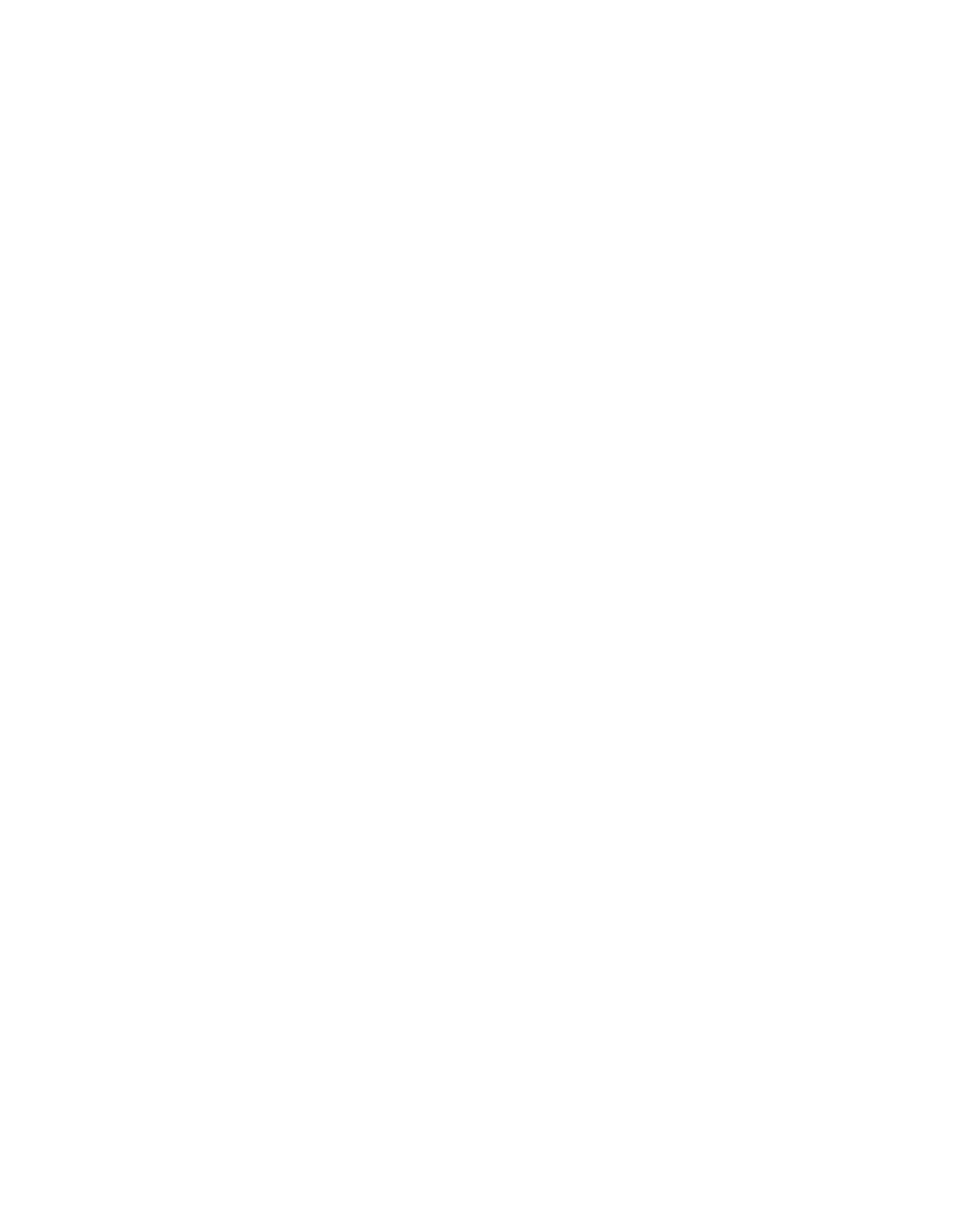# **BURKE, Justice.**

[¶1] Appellant, Jeffrey Arnott (Father), challenges the district court's order denying his petition for modification of the parties' divorce decree, which granted primary physical custody of the parties' two daughters to Appellee, Paula ("Polly") Arnott (Mother). Father sought modification of custody after Mother gave notice of her intention to relocate to Virginia with the children. Relying on this Court's decision in *Watt v. Watt*, 971 P.2d 608, 614 (Wyo. 1999), the district court applied a "strong presumption in favor of the right of a custodial parent to relocate with her children" and determined that Father had failed to establish a material change in circumstances warranting an analysis of whether modification would be in the best interests of the children.

[¶2] On appeal, Father contends that our decision in *Watt* should be overturned. He asserts that application of that precedent undermines his constitutionally protected parenting rights and the state's interest in promoting the best interests of the children. We agree and hold that application of a presumption favoring the relocating custodial parent should not be applied in determining whether there has been a material change in circumstances. To the extent that our decision in *Watt* mandates application of such a presumption, it is hereby overturned. Because the district court applied this presumption in determining that Father had failed to meet his burden of proving a material change in circumstances, we reverse and remand for further proceedings consistent with this opinion.

## *ISSUES*

- [¶3] Father presents the following issues for our consideration:
	- 1. Did the District Court err when it determined that this Court's holdings in *Watt* and *Resor* foreclosed a determination that an interstate relocation can give rise to a substantial change in circumstances sufficient to consider a custody modification?
	- 2. In the alternative, and as a matter of first impression, did the District Court's application of *Watt* and *Love* violate the Father's fundamental constitutional right to raise his children?
	- 3. Also in the alternative, to the extent the District Court did not err in its interpretation of *Watt*, and the *Watt* standard is retained as constitutional, did the District Court exceed the bounds of reason in deciding that the Mother's move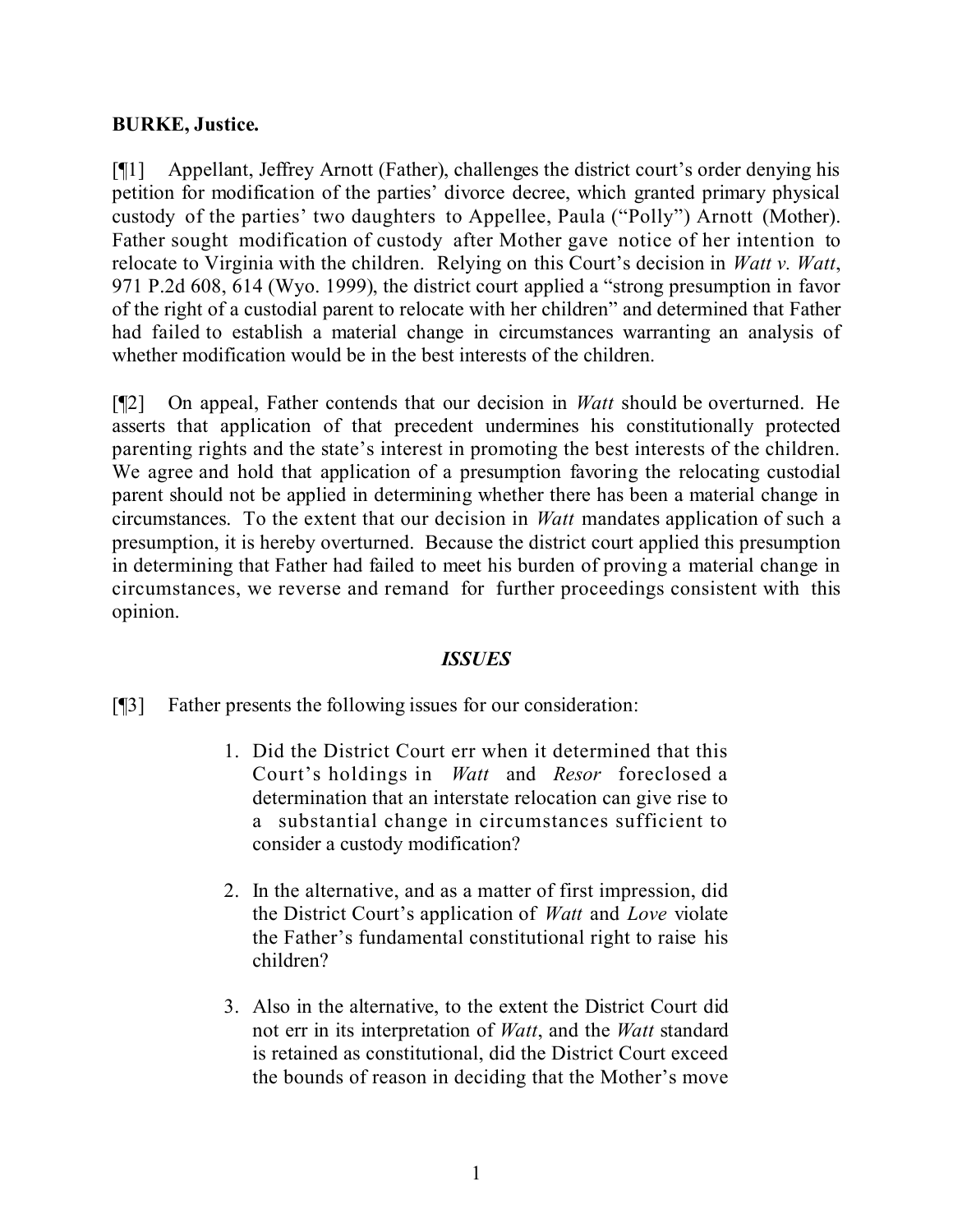of 2,140 miles still allows for reasonable visitation for Father?

Mother states the issues as follows:

- 1. Was the District Court correct in determining that an interstate relocation by the primary custodial parent, standing alone, does not constitute a material and substantial change in circumstances sufficient to modify custody under Wyoming law?
- 2. Did the District Court correctly determine that the custodial parent's motives for relocating were legitimate, sincere and in good faith?
- 3. Did the District Court correctly determine that reasonable visitation is still available to the non custodial parent after relocation?

# *FACTS*

[¶4] The parties were married in 2001 and lived together in Jackson, Wyoming until their divorce in 2010. Their first daughter, AGA, was born on June 6, 2003, and their second daughter, ALA, was born on June 30, 2005. At the time of their divorce, the parties agreed that they would share joint legal custody of the children, and that Mother would have primary physical custody, subject to Father's reasonable visitation. The parties agreed to "consult with each other regarding major decisions involving the children, including but not limited to their education, health, and other issues involving the children's welfare." The parties agreed that Father would have visitation every other weekend, as well as on alternating Thursdays. They also agreed to Father's visitation on alternating holidays and during two two-week periods in the summer. The decree of divorce required Mother to provide notice if she intended to relocate.

[¶5] On July 8, 2011, Mother filed a notice of intent to relocate, indicating that she intended to move with the children to Mechanicsville, Virginia on August 13, 2011. Ten days later, Father filed a petition for modification of custody alleging that Mother's anticipated move constituted a material change in circumstances with respect to custody and visitation. The petition also alleged that it was in the best interests of the children for Father to have primary residential custody. On Father's motion, the court issued a temporary order enjoining Mother from removing the children from Wyoming pending a hearing on the merits of Father's petition.

[¶6] Mother moved to dismiss the petition to modify custody and visitation, asserting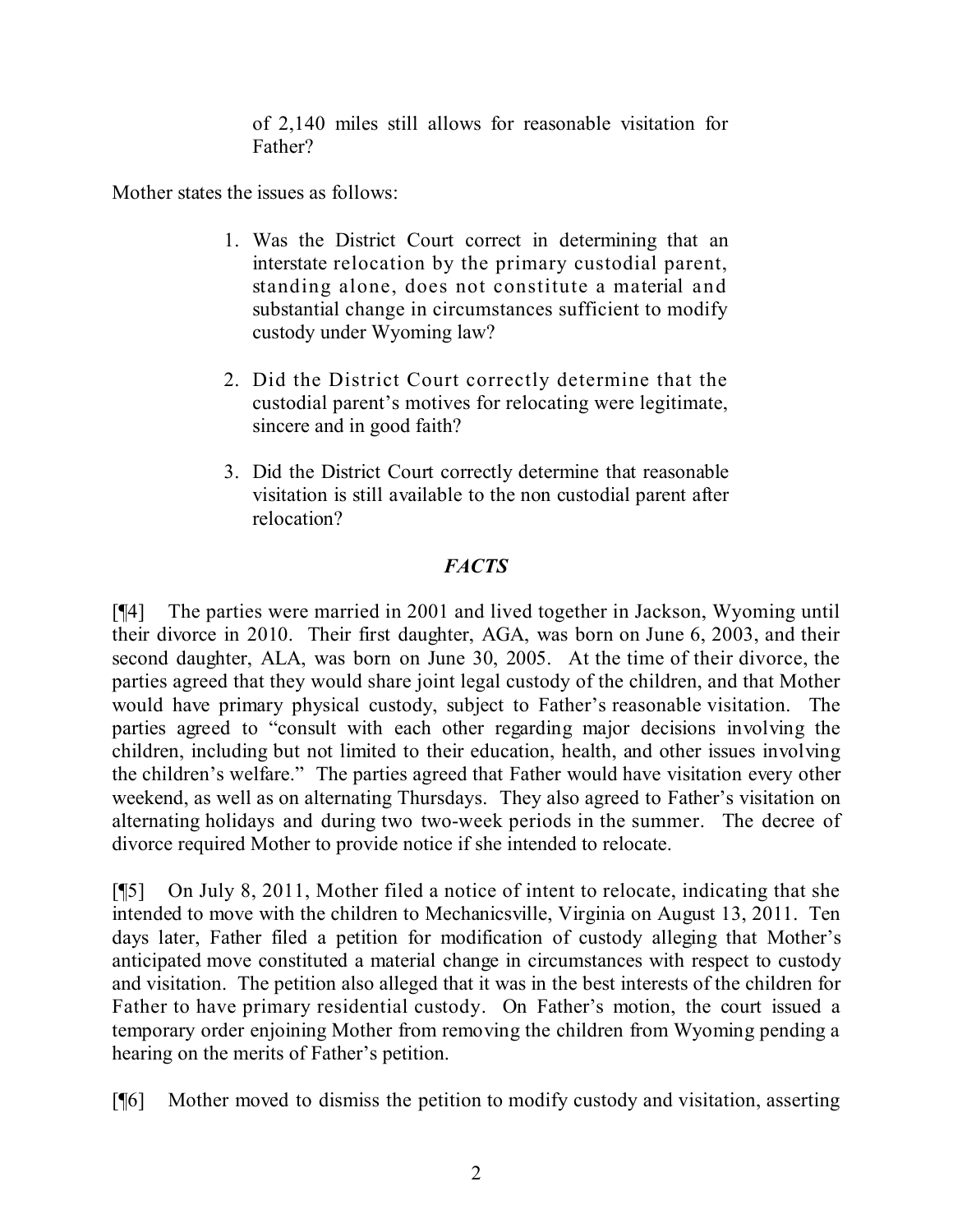that under this Court's decision in *Watt*, relocation by a custodial parent, by itself, is not a material change in circumstances sufficient to justify a modification of child custody. The district court converted the motion to dismiss to a motion for summary judgment after Father filed an affidavit with his response to the motion, and the court invited the parties to supplement their pleadings and provide additional evidence. After a hearing, the court denied Mother's motion, finding there were issues of material fact as to "whether the circumstances surrounding [Mother's] proposed move to Virginia would constitute a material change of circumstances justifying a modification of the parties' custody arrangement." A hearing on Father's petition was held in early November, 2011.

[¶7] The district court began the hearing by noting that *Watt* and its progeny had established a presumption in favor of the custodial parent's right to relocate with the children:

> Whether you disagree with it or whether you agree with it and whether you like it or not, the law is very clear in Wyoming when it comes to considering whether a material and substantial change of circumstances exists sufficient to modify custody when a custodial parent wishes to relocate with [the] children.

> It's a high standard, the – there's a strong presumption in Wyoming in favor of the right of a custodial parent to relocate with [the] children, assuming certain criteria are satisfied. . . .

During the hearing, the court received testimony from several witnesses, including the parties, the children's dual-language immersion teacher, a nurse from their pediatrician's office, Mother's sister, and a close personal friend of Father's. At the conclusion of the hearing, the court issued its ruling from the bench.

[¶8] The court found that the children had "an outstanding set of parents" and "an incredibly involved father whose life revolves around his relationship with his children." The court noted that both Mother and Father were exemplary parents, that the children were "thriving" in their current environment, and that the "arrangement here in Jackson has worked incredibly well." The court further commented that "If I had my wish it would be that Ms. Arnott would find some way to stay here or nearer so that the extraordinary relationship that Mr. Arnott has with his children could continue to blossom in a similar fashion." But the court again noted that Wyoming precedent had created a "strong presumption in favor of allowing the custodial parent to move with [the] children" and had placed a "difficult burden" on the noncustodial parent to show a material change in circumstances based on the custodial parent's relocation.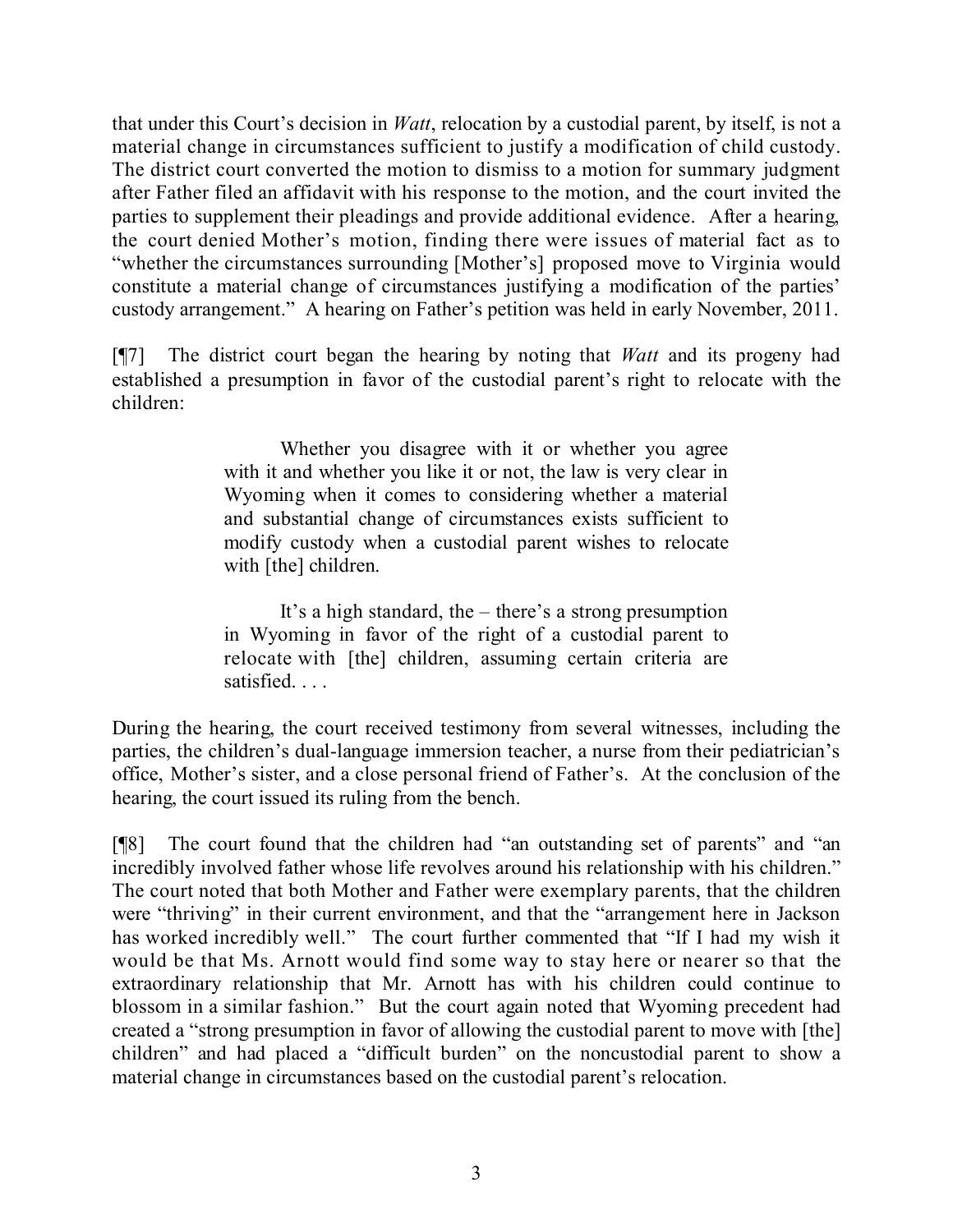[¶9] Following the criteria set forth in *Watt*, the district court determined that Mother's motives for the relocation were legitimate, sincere, and in good faith. The court also found that Mother's relocation would still permit Father's reasonable visitation if visitation was expanded. The court concluded that Father had not established that Mother's relocation constituted a material change of circumstances sufficient to warrant consideration of a change in custody. The court's oral ruling was memorialized in a written Order Denying Defendant's Petition for Modification of Custody and Visitation, issued on December 27, 2011. Mother moved to Virginia with the children shortly thereafter.

[¶10] After both parties submitted proposals for a revised visitation schedule, the court ordered a visitation plan for Father that increased his summer visitation to eight weeks, and expanded visitation during school holidays and during a week in February. The visitation plan also allowed Father to visit the children at any time in Virginia with advance notice. Father appeals from the district court's order.

## *STANDARD OF REVIEW*

[¶11] Father contends the district court misapplied Wyoming law with respect to whether an interstate relocation constitutes a "material change in circumstances" sufficient to warrant modification of child custody. This Court reviews questions of law *de novo*. *Willis v. Davis*, 2010 WY 149, ¶ 10, 243 P.3d 568, 570 (Wyo. 2010). Father also claims the district court's decision abridged his constitutional right to raise his children, and asks this Court to overrule the decision in *Watt*. We review constitutional issues *de novo*. *Hanson v. Belveal*, 2012 WY 98, ¶ 12, 280 P.3d 1186, 1191 (Wyo. 2012). Finally, Father asserts that the district court exceeded "the bounds of reason" in determining that Mother's relocation would still permit reasonable visitation. On this issue, we review for an abuse of discretion. "The trial court has discretion in determining custody and visitation issues to be in the best interests of the children: 'Custody, visitation, child support, and alimony are all committed to the sound discretion of the district court.'" *Zupan v. Zupan*, 2010 WY 59, ¶ 12, 230 P.3d 329, 333 (Wyo. 2010) (quoting *Pace v. Pace*, 2001 WY 43, ¶ 9, 22 P.3d 861, 865 (Wyo. 2001)).

## *DISCUSSION*

[¶12] Disputes arising from the relocation of a custodial parent "present some of the knottiest and most disturbing problems that our courts are called upon to resolve." *Tropea v. Tropea*, 665 N.E.2d 145, 148 (N.Y. 1996). As one commentator has noted,

> Relocation cases are "intractable problems" and the "San Andreas fault" of family law. When one parent attempts to move a child a significant distance from the other parent, the child's relationship with each parent changes in quality and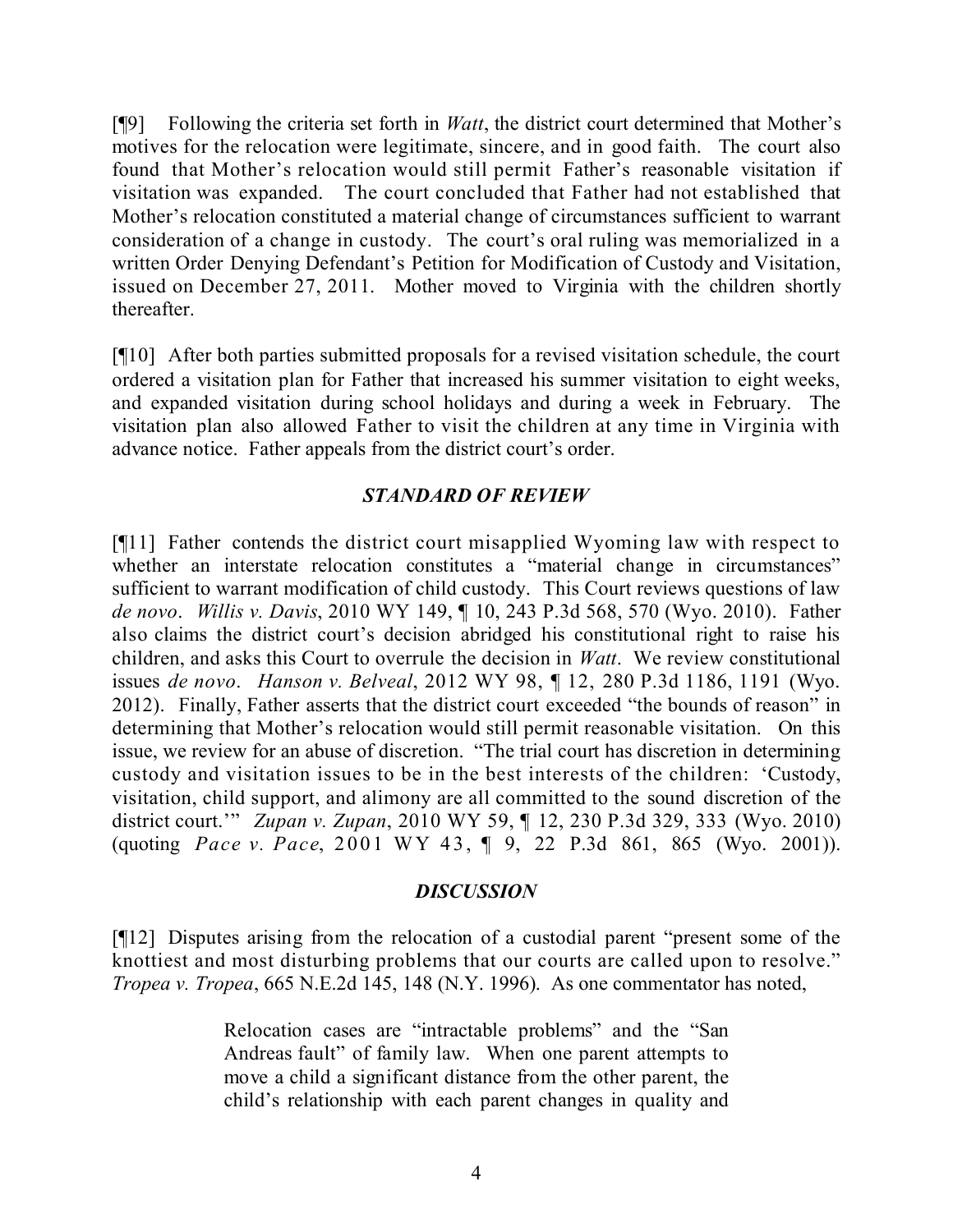quantity. These "no-win" cases are occurring with increasing frequency, create enormous tensions for parents and their children, and burden the legal system and the judges who have to decide them. A potential relocation can generate conflict in cases where there had been none before, reopen old wounds in others, or exacerbate an already highlyconflicted situation.

Elrod, Linda D., *National and International Momentum Builds for More Child Focus in Relocation Disputes*, 44 Fam. L.Q. 341, 341-42 (2010). Unfortunately, such cases are increasingly common.<sup>1</sup> In this case, Father contends that Mother's relocation to Virginia is a material change of circumstances warranting modification of custody.

[¶13] As a general rule, the provisions of a divorce decree, including those pertaining to child custody, are subject to the doctrine of res judicata, which bars litigation of issues that were or could have been determined in a prior proceeding. *Mentock v. Mentock*, 638 P.2d 156, 158 (Wyo. 1981). Res judicata "is mandated by public necessity; there must be an end to litigation at some point, or else the legal system would become so bogged down that nothing would ever remain decided." *Id.* This Court has recognized, however, that application of res judicata to a petition for modification of child custody is not appropriate where there has been a "material or substantial change in circumstances" with respect to the initial custody determination. *Id*. In that instance, res judicata does not apply because "[the] modification proceeding involves new issues framed by facts differing from those existing when the original decree was entered. A new adjudication of the rights of the parties must be made. For all intents and purposes it is a separate and distinct case from the original proceeding." *Leitner v. Lonabaugh*, 402 P.2d 713, 719 (Wyo. 1965).

[¶14] The applicability of res judicata has been functionally incorporated as a threshold inquiry under Wyo. Stat. Ann. § 20-2-204(c) (LexisNexis 2009), enacted in 2000, which governs modification of child custody generally. The statute requires a determination that there has been a material change in circumstances before a court may consider whether modification of custody is in the best interests of the children:

<sup>&</sup>lt;sup>1</sup> "According to the U.S. Census Bureau, about 1 in 6 Americans moves each year. Approximately 7 million people a year move from state to state. The 'average American' makes 11.7 moves in a lifetime. Because of the ordinary needs of both parents after a marital dissolution to secure or retain employment, pursue educational or career opportunities, or reside in the same location as a new spouse or other family or friends, it is unrealistic to assume that divorced parents will permanently remain in the same location." *In re Marriage of Ciesluk*, 113 P.3d 135, 147 (Colo. 2005) (internal citations omitted).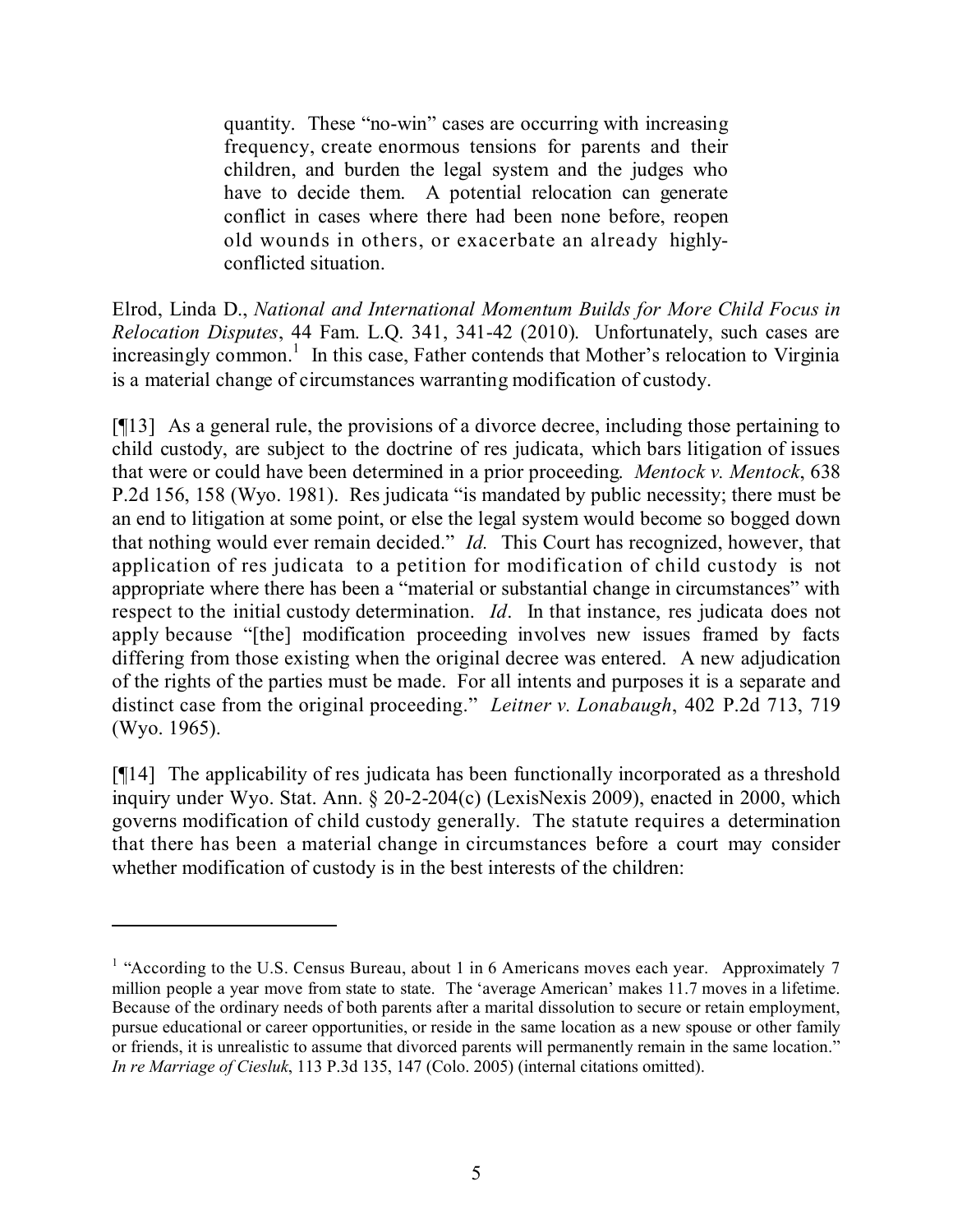#### **§ 20-2-204. Enforcement and modification.**

. . .

(c) A court having jurisdiction may modify an order concerning the care, custody and visitation of the children if there is a showing by either parent of a *material change in circumstances since the entry of the order in question and that the modification would be in the best interests of the children* pursuant to W.S. 20-2-201(a). In any proceeding in which a parent seeks to modify an order concerning child custody or visitation, proof of repeated, unreasonable failure by the custodial parent to allow visitation to the other parent in violation of an order may be considered as evidence of a material change of circumstances.

(Emphasis added.) We have stated that, pursuant to Wyo. Stat. Ann. § 20-2-204(c),

The district court does not properly acquire jurisdiction to reopen an existing custody order until there has been a showing of "a substantial or material change of circumstances which outweigh society's interest in applying the doctrine of res judicata" to a custody order. In short, unless the district court finds a material change in circumstances, it cannot proceed to the second step — determining whether a modification would be in the best interests of the child.

*Hanson*, ¶ 18, 280 P.3d at 1193 (quoting *In re TLJ*, 2006 WY 28, ¶ 8, 129 P.3d 874, 876 (Wyo. 2006)) (citations omitted). The burden is on the party seeking modification of a custody order to prove, first, that there has been a material change in circumstances, and second, that modification would be in the best interests of the children. *Hanson*, ¶19, 280 P.3d at 1193.

[¶15] The present case relates to the threshold inquiry under Wyo. Stat. Ann. § 20-2- 204(c): whether relocation of a custodial parent may constitute a material change in circumstances sufficient to warrant consideration of whether modification of custody is in the best interests of the children. Because relocation of a custodial parent is not addressed in Wyo. Stat. Ann. § 20-2-204, or in any other provision of the domestic relations code, our analysis is guided by relevant case law. Father asks us to hold, contrary to established precedent, that relocation of a custodial parent may constitute a material change in circumstances warranting the district court's consideration of the best interests of the children. In order to facilitate our discussion of the issues presented, we begin by setting forth a brief history of our precedent relating to modification of child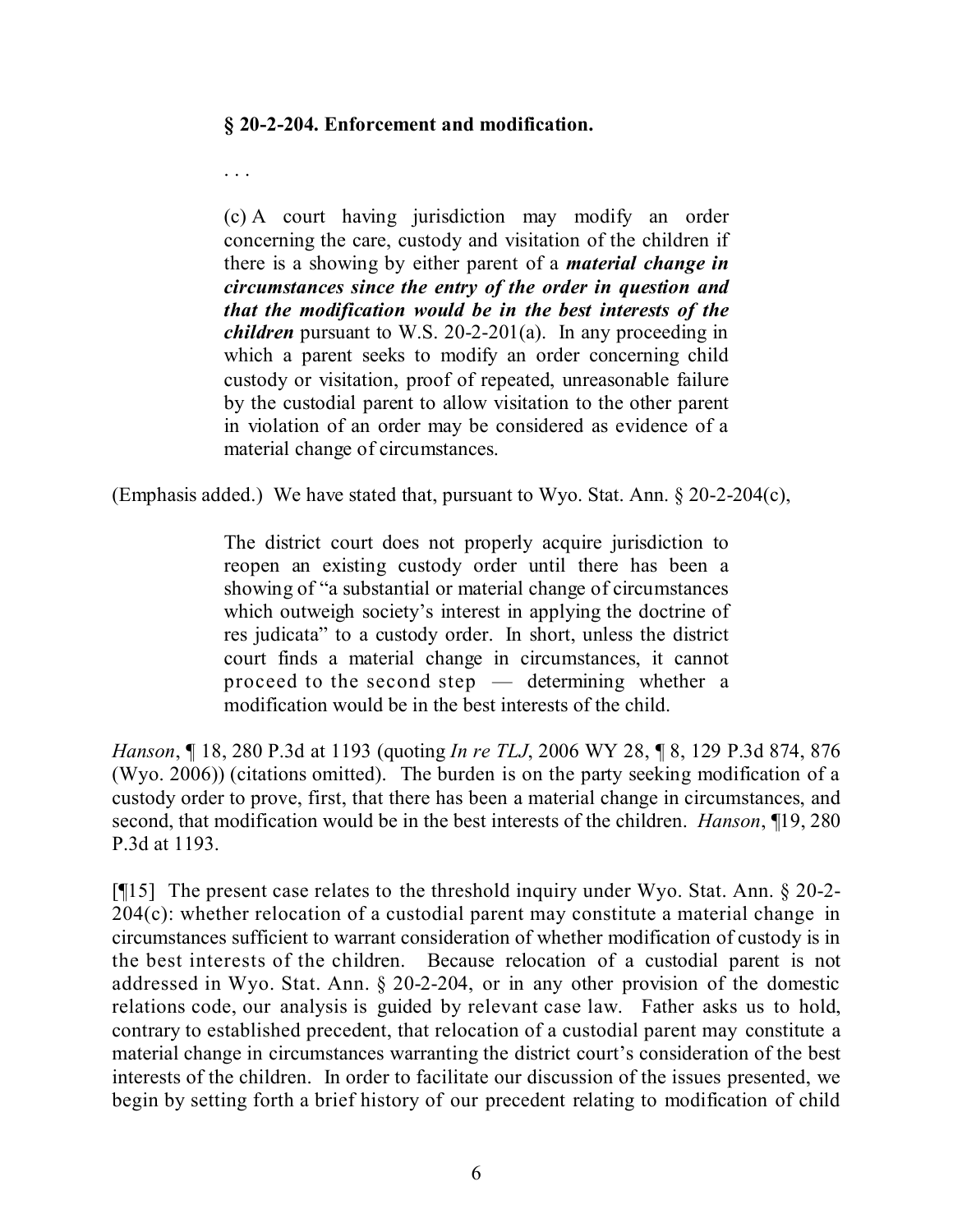custody based on a custodial parent's relocation.

[¶16] This Court's first occasion to consider modification of child custody based on the possible relocation of a custodial parent arose in *Martin v. Martin*, 798 P.2d 321 (Wyo. 1990). In that case, both parents remained in Laramie at the time of their divorce, and the divorce decree specified that each parent would have physical custody of the children for six months of the year. *Id.* The divorce decree further specified, however, that if either parent relocated from Laramie, the relocating parent would have custody for three months, and the remaining parent would have custody for nine months. *Id.* at 321-22. On appeal, this Court held that inclusion of the provision for automatic future modification of child custody was an abuse of discretion, noting that child custody determinations are based on the best interests of the children, and that such a determination cannot be made absent "all facts necessary to make such a determination."

> The district court's anticipatory conclusion that the best interest of the children will be served by a ninemonth/three-month split in favor of the parent remaining in Laramie is an abuse of discretion. As noted above, the test for child custody is the best interests of the children, and such a decision cannot be made without the district court having before it all facts necessary to make such a determination. What those facts may be, if and when one or the other parent leaves Laramie, can only be pure speculation at this point in time. Such speculation is not a substitute for complete analysis of all existing circumstances when and if a change in the established child custody arrangement becomes necessary.

*Id.* at 323.

[¶17] The Court's next opportunity to consider a modification of custody based on relocation was presented in *Love v. Love*, 851 P.2d 1283 (Wyo. 1993). In that case, the custody arrangement provided that mother would have physical custody of the parties' two children while school was in session, and that father would have physical custody during the summer. *Id.* at 1284. The divorce decree incorporated a stipulation of the parties that "the residence of the children will not be changed to a place beyond the radius of 100 miles from the City of Sheridan, Wyoming, unless both parents consent thereto or unless an order . . . has been entered approving such change." *Id.* at 1285. Mother subsequently sought an order to show cause as to why she should not be allowed to change her residence and that of her children to Sioux Falls, South Dakota. *Id.* response, father claimed that mother's relocation was a sufficient change of circumstances to warrant modification of custody. *Id.* The district court held a hearing on mother's application for a change of residence, at which it received testimony from the parents and from a psychologist who expressed his opinion as to the custodial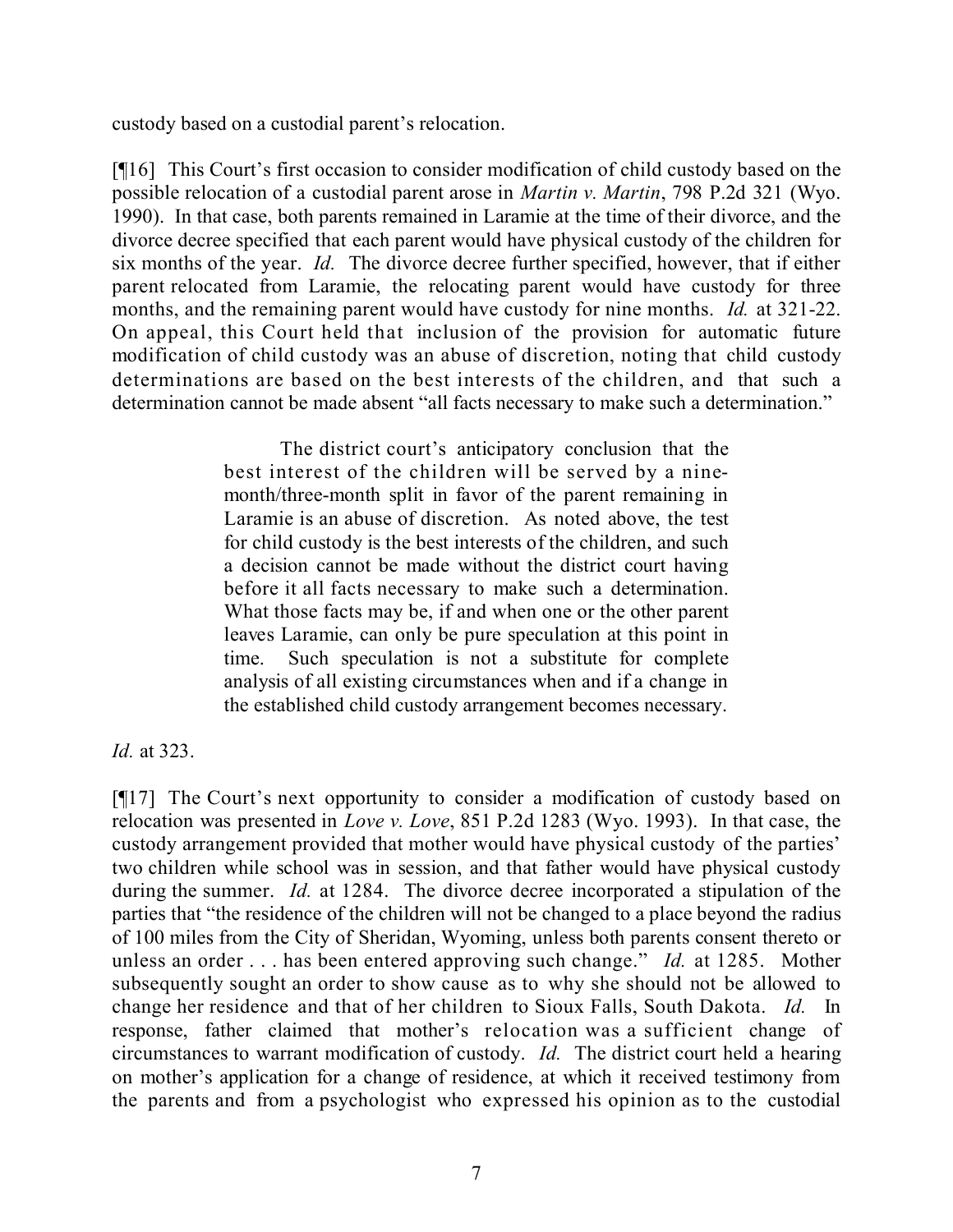arrangement that would promote the best interests of the children. *Id.* The psychologist testified that the parties' 15-year-old son was capable of making "a reasonable decision in his own best interest," but that it would be in the 11-year-old daughter's best interests "to have predominant contact with her mother." *Id.* The district court determined that "the residence of the minor children of the parties may be changed to a place beyond the radius of 100 miles from [Sheridan, to Sioux Falls]." *Id.* at 1286.

[¶18] On appeal, this Court affirmed the district court's decision with respect to the parties' daughter. *Love*, 851 P.2d at 1291. Because the discussion in *Love* provides the foundation for Wyoming's jurisprudence relating to modification of child custody based upon relocation of a custodial parent, we set forth portions of that decision at length:

> This court's test to determine custody is well established. We have said that the "goal to be achieved is a reasonable balance of the rights and affections of each of the parents, with paramount consideration being given to the welfare and needs of the children." *Leitner v. Lonabaugh*, 402 P.2d 713, 720 (Wyo. 1965); *See also*, *Fanning v. Fanning*, 717 P.2d 346, 353 (Wyo. 1986); *Bereman v. Bereman*, 645 P.2d 1155[, 1160] (Wyo. 1982); *Ayling v. Ayling*, 661 P.2d 1054, [1056] (Wyo. 1983); *Yates v. Yates*, 702 P.2d 1252, 1256 (Wyo. 1985).

. . .

Cases involving relocation of parents are fact sensitive; we would be remiss to attempt to define a bright line test for their determination. Where the issue is relocation of one of the parties, we must remember that the best interests of the child standard was applied at the time of the initial custody award. Therefore, our review looks more closely at balancing the continued rights of the parties with the best interests of the children as established at the time of divorce. We will consider the attributes and characteristics of the parents and children and how the children have fared under the original custody and visitation arrangement. We will consider also whether the relocating parent's motives for proposing the move are legitimate, sincere, in good faith, and whether reasonable visitation is possible for the remaining parent. *See, Arquilla* [*v. Arquilla*], 407 N.E.2d [948,] 950 [(Ill. App. 1980)]; *Holder v. Polanski*, 111 N.J. 344, 544 A.2d 852, 855 (N.J. 1988).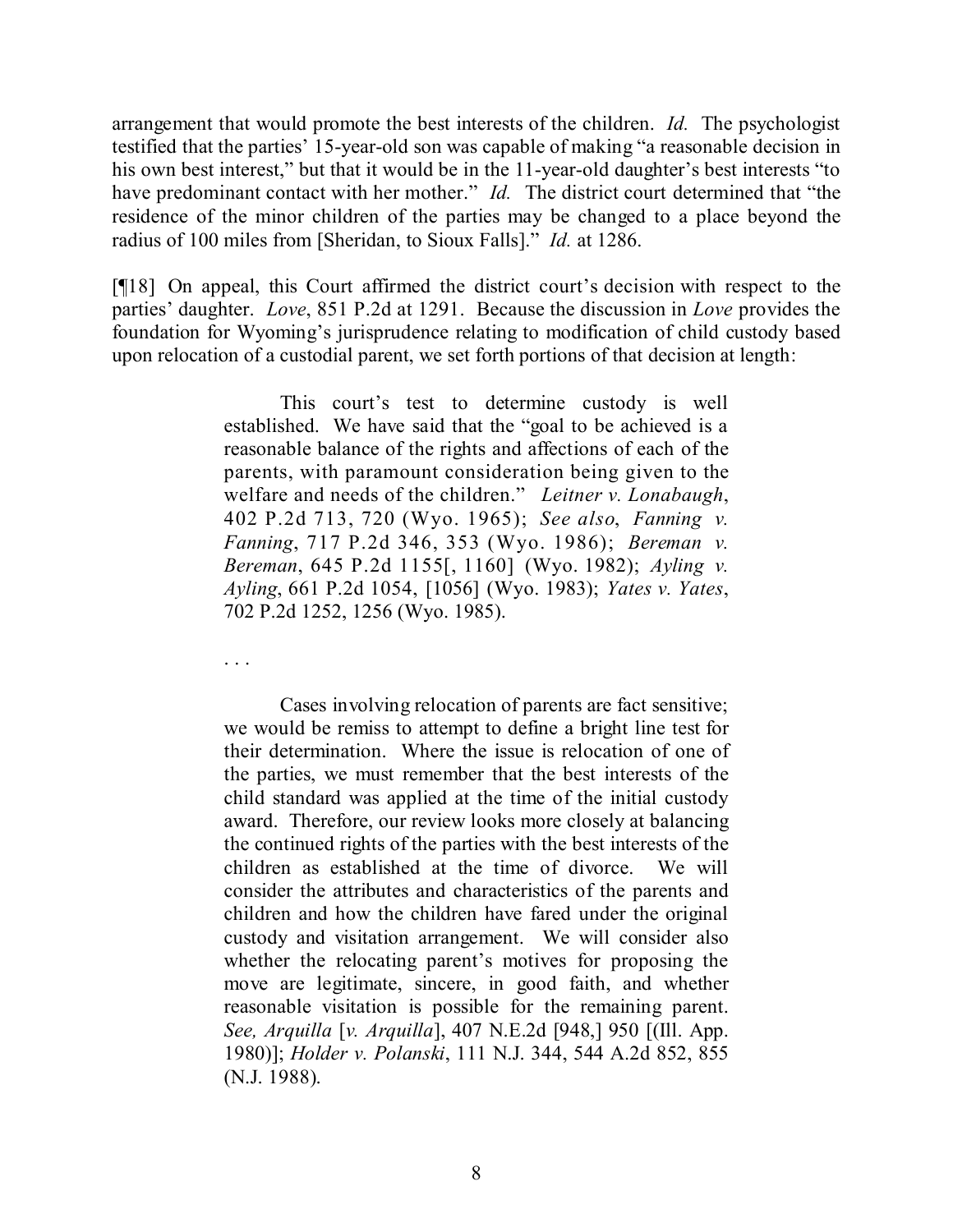The district court did not make comparisons between the children's current schools and the Sioux Falls school system but concluded that the children "will do equally well whether they are in Sheridan or Sioux Falls, or probably if they were anyplace they're going to do equally well." In this context, we agree with a Michigan court which stated:

. . .

"'We live in a transient society. With respect to the best interests of a child, state boundaries are artificial and meaningless; there is no presumption that bringing up a child in Michigan has any advantage (or disadvantage) over Missouri or Georgia, or any other state. To conclude otherwise would be a meaningless generalization. Restrictions upon where a custodial parent may live, in terms of geography, are not realistic. In every state there are good and bad places to bring up a child.'"

*DeGrow v. DeGrow*, 112 Mich. App. 260, 315 N.W.2d 915, 918 (Mich. App. 1982) (quoting *Hutchins v. Hutchins*, 84 Mich. App. 236, 269 N.W.2d 539, 540 (Mich. App. 1978) (Beasley, J., concurring)). This statement surely applies to comparisons between Wyoming and South Dakota as well.

The test we will utilize in relocation cases is most similar to that espoused in *Arquilla*. We agree:

> It would be incongruous for a court, when presented with a custodial order originally based upon the best interests of the child, to refuse to support the efforts of the custodial parent to maintain and enhance *their* standard of living, albeit in another jurisdiction. So long as the court is satisfied with the motives of the custodial parent in seeking the move and reasonable visitation is available to the remaining parent, removal should be granted.

*Arquilla*, 407 N.E.2d at 950.

We acknowledge that mother's plans at this time are speculative; she has not enrolled herself or her children in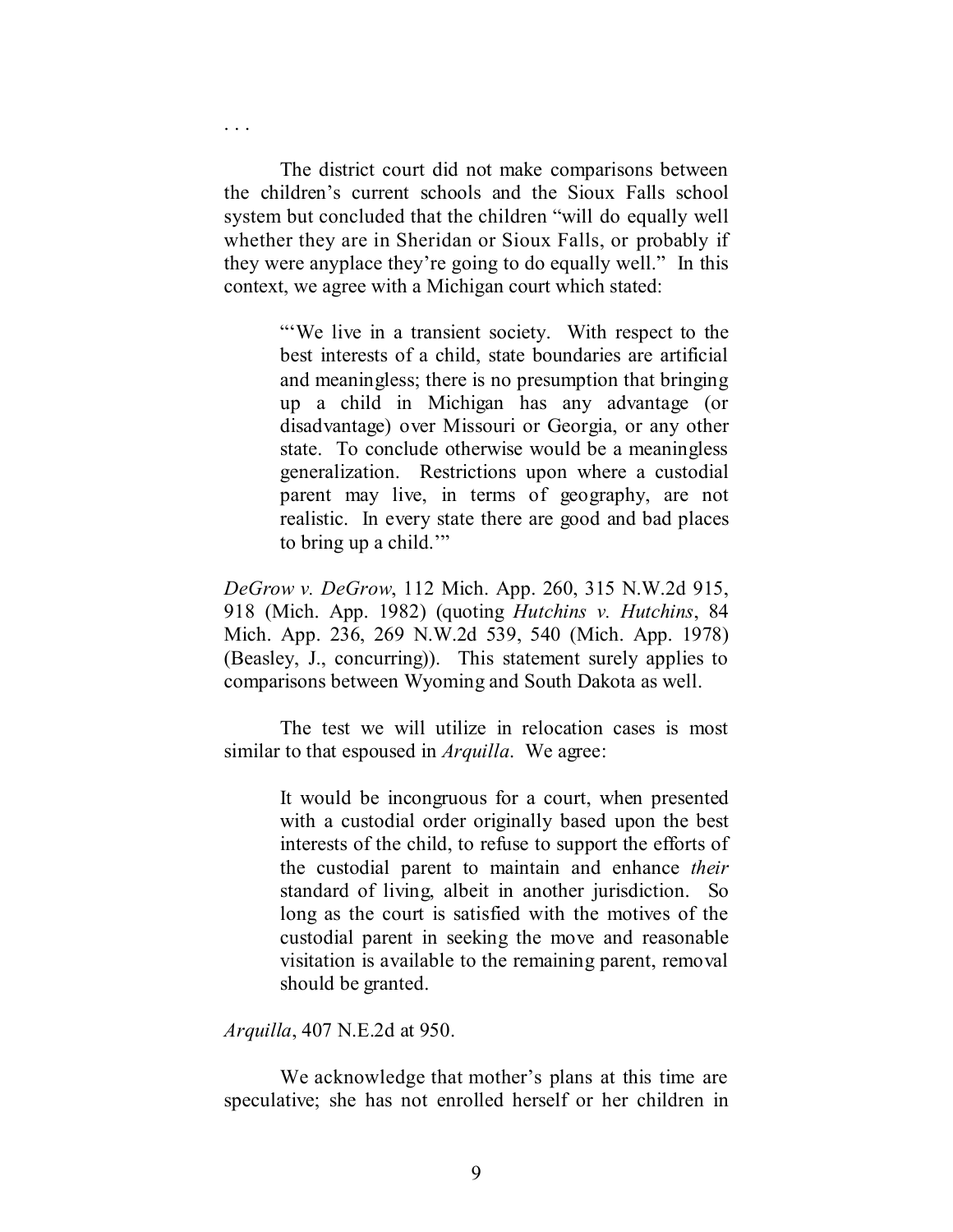school, purchased a home or identified employment opportunities in Sioux Falls. Her previous employment in Sheridan, however, was not long term, found to be unappealing and in less than three years her alimony support will terminate. Mother has identified what she believes to be a positive solution to these problems: relocation to Sioux Falls.

To this discussion we add the consideration of whether an "established custodial environment continues to exist despite a change in the children's domicile." *DeGrow*, 315 N.W.2d at 917. This situation has been defined as one that

> emphasizes the continuity and strength of an established relationship between a custodian and a child. The custodial environment is the family unit which cannot be destroyed by a simple change in geographic location. The family unit still will be preserved in the new domicile.

*DeGrow*, 315 N.W.2d at 918.

As the district court recognized, despite a change in residence, there is no reason to suggest that mother will not continue to provide a caring, nurturing environment for her children. We agree that [the parties' daughter] should stay with her mother. This part of the district court's decision is supported by the testimony of Dr. Leugers and mother who identified [the daughter's] emotional needs in this area.

Father also raises the issue of problematic visitation if mother is to move. He stated that his weekend visitation would be "non-existent" because of the distance between the two towns. Father's change in visitation due to mother's relocation is unfortunate, but not an unusual result of divorce. *Nelson v. Card*, 162 Colo. 274, 425 P.2d 276, 278 (Colo. 1967). We agree that a court

> should not insist that the advantages of the move be sacrificed and the opportunity for a better and more comfortable life style for the mother and children be forfeited solely to maintain weekly visitation by the father where reasonable alternative visitation is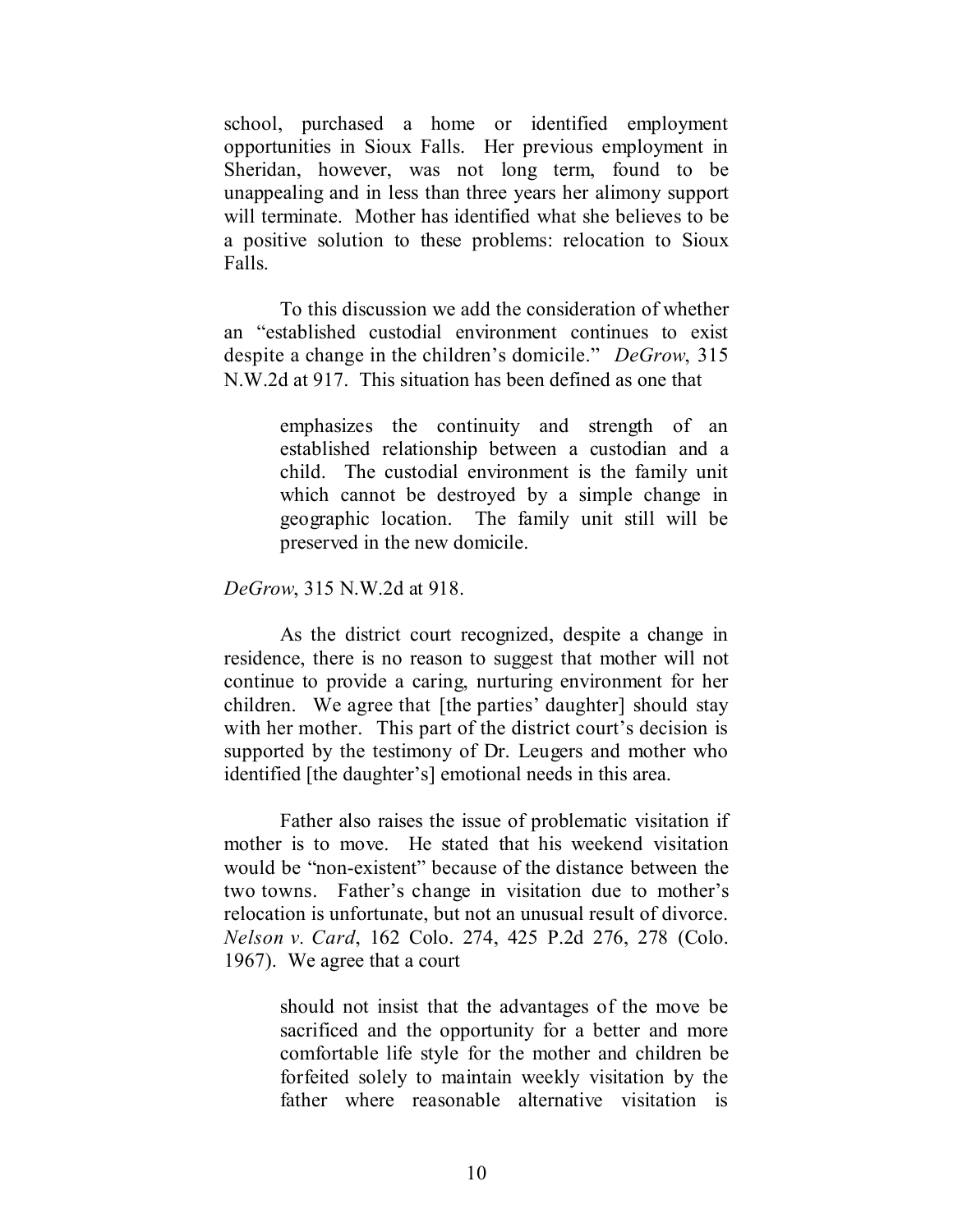available and where the advantages of the move are substantial.

*D'Onofrio* [*v. D'Onofrio*], 365 A.2d [27,] 30 [(N.J. 1976)]. Mother's motive for wanting to relocate is legitimate, sincere and in good faith. Though the details of the move have not been fleshed out, the district court was convinced that mother's exceptional parenting would continue in another locale. The record does not disclose whether either party contemplated an alternative to the current visitation arrangement. However, more than inconvenience to the noncustodial parent must be shown to defeat the custodial parent's right to relocate. *Cooper v. Cooper*, 99 N.J. 42, 491 A.2d 606, 614 (N.J. 1984). This court recently upheld a complex and somewhat restrictive visitation schedule for the father of two young children who were in the custody of their mother, living in Las Vegas. In that case we underscored that establishment of visitation schedules is within the sound discretion of the district court. *Rowan v. Rowan*, 786 P.2d 886, 891 (Wyo. 1990). Though visitation for father may be more difficult, it is still within the bounds of reason.

. . .

We discern no abuse of discretion by the district court in permitting mother to relocate with the youngest child.

*Love*, 851 P.2d at 1287-89 (italics in original).

[¶19] With respect to the district court's decision as it pertained to the parties' son, however, this Court reached a different conclusion. We reversed the district court's decision to maintain the same custodial arrangement with respect to the parties' son based on the court's failure to "acknowledge and give weight to his wishes" regarding geographic preference. *Id*. at 1291.

> Considering the preferences of children in custody matters, we have said that "the preference of a child of sufficient age and maturity is a factor to be considered by a court in ascertaining what is in the child's best interests." *Roberts* [*v. Vilos*], 776 P.2d [216,] 218 [(Wyo. 1989)]. Though this is one factor to consider, "such preference is not conclusive." *Yates v. Yates*, 702 P.2d 1252, 1255 (Wyo. 1985). In the few cases in which we have deliberated this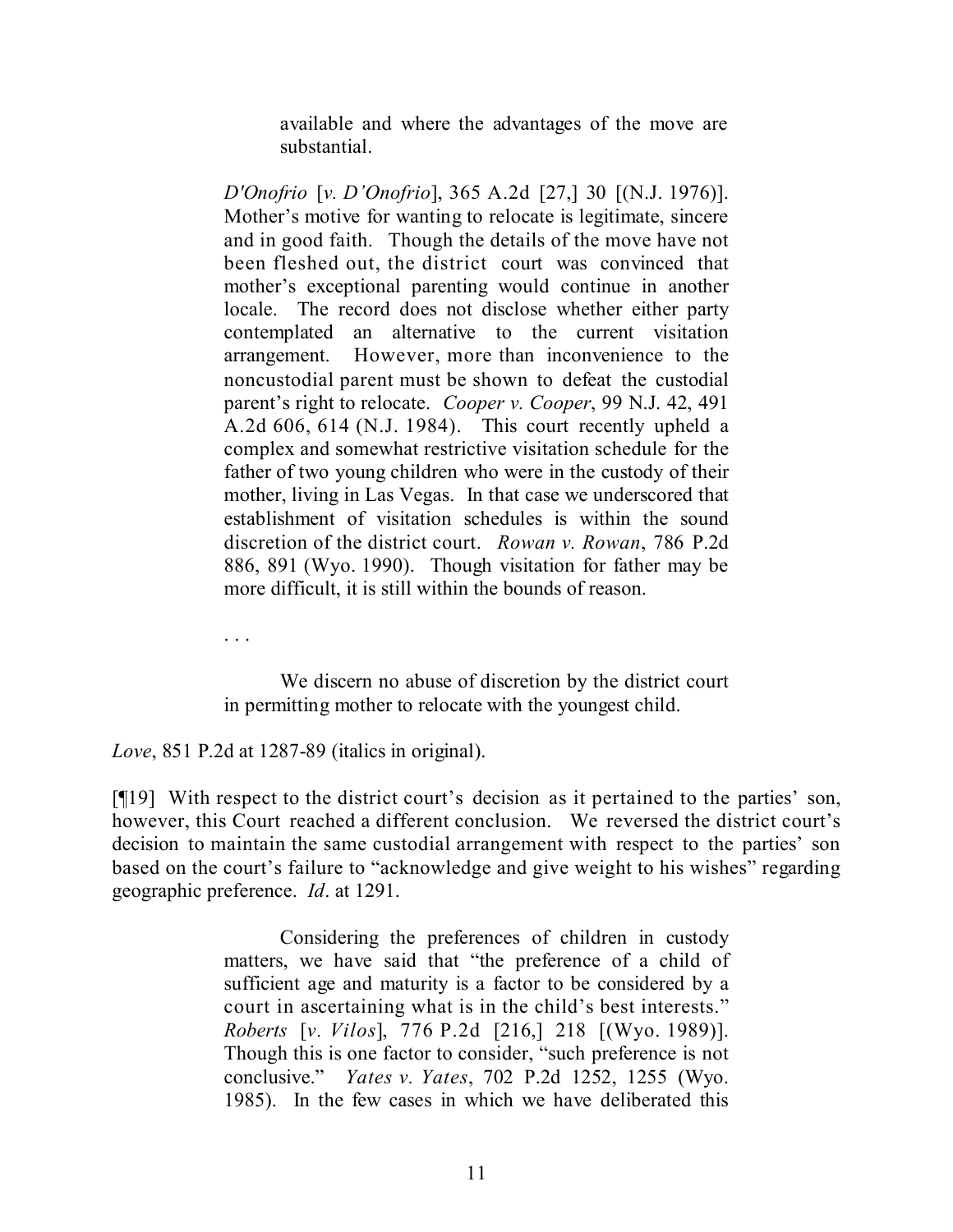issue, we have provided the following quote which still aptly applies:

> Such we think is the general rule; for, if the happiness and welfare of the infant is to be consulted, nothing could be more potent upon that question than the expression of [the child's] preference based upon kindness or unkindness, care or want of care, love and affection or want thereof, and, as to the surrounding conditions, either with one or the other.

*Yates*, 702 P.2d at 1256 (quoting *Tytler v. Tytler*, 15 Wyo. 319, 338, 89 P. 1, 6 (1907)).

> It appears to be the almost universal rule that at least when a child is of sufficient age, intelligence, and discretion to exercise an enlightened judgment as to [the child's] future welfare, based upon facts and not mere whims, [the child's] wishes are one factor which may be considered by the court in determining custody, in doubtful cases in any event, usually not because of any legal right in the child to have [the child's] wishes granted, but because the consideration of such wishes will aid the court in making a custodial decree which is for the best interests and welfare of the child.

*Yates*, 702 P.2d at 1256 (quoting Annotation, *Child's Wishes as a Factor in Awarding Custody*, 4 A.L.R. 3d 1396, 1402 (1965 & Supp. 1992)). *See also*, *Douglas v. Sheffner*, 79 Wyo. 172, 331 P.2d 840, 844 (Wyo. 1958).

*Love*, 851 P.2d at 1289-90. Noting that an abuse of discretion occurs when "a material factor deserving significant weight is ignored," this Court found that the district court's failure to weigh the son's geographic preference in determining which party should be awarded primary physical custody was an abuse of discretion. *Id.* at 1291.

[¶20] The Court took Wyoming's relocation jurisprudence a step further in *Watt*. In that case, mother was granted primary physical custody of the parties' three children. *Id.*, 971 P.2d at 610. However, the divorce decree provided for an automatic change in custody from mother to father if mother moved more than fifty miles from Upton, Wyoming, where the parties resided. *Id.* After mother was accepted into the pharmacy program at the University of Wyoming, she sought modification of the divorce decree in order to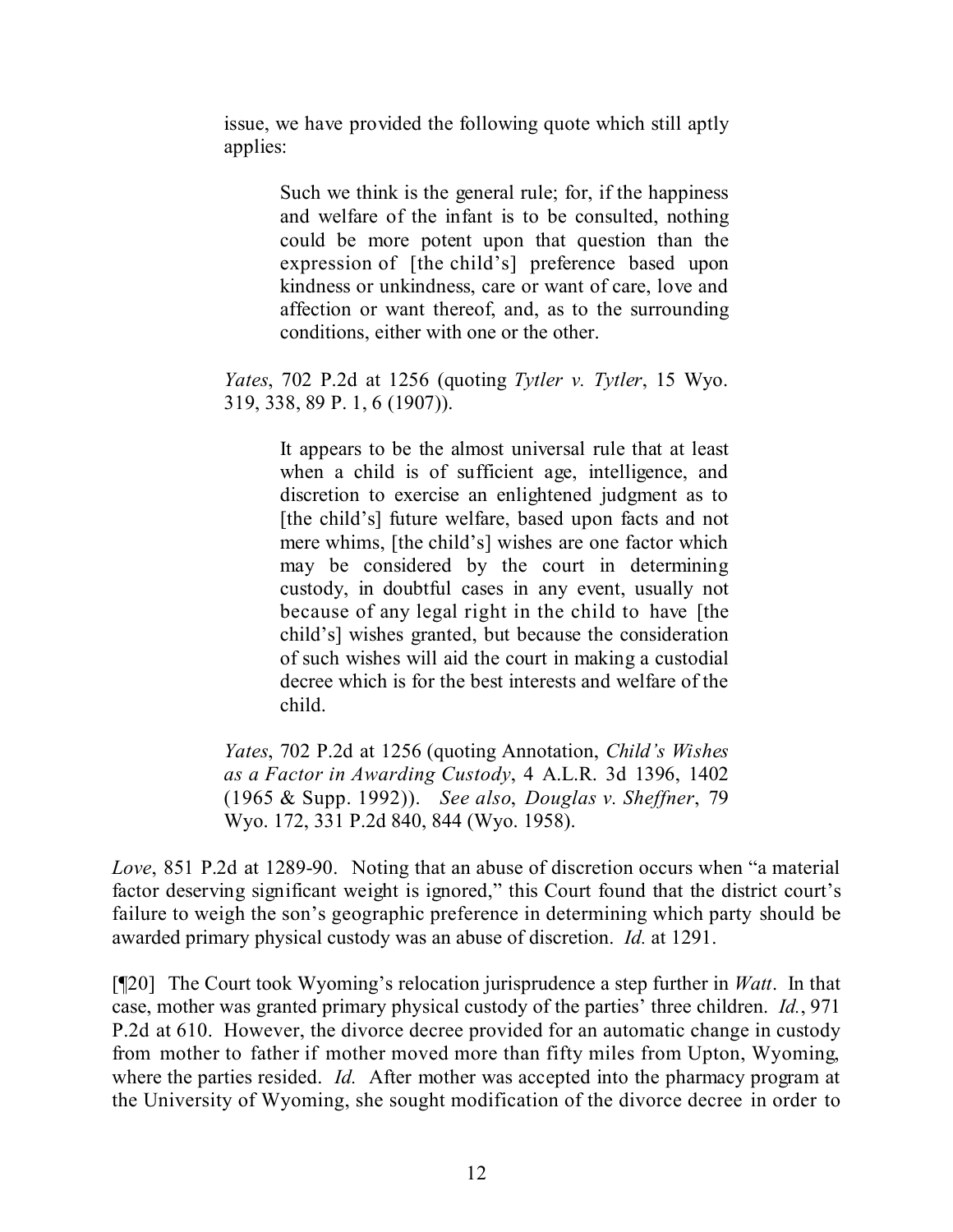allow her to pursue her degree in Laramie. *Id.* Father opposed the modification and requested that custody be awarded to him based on the automatic change in custody provision in the divorce decree. *Id.* The trial court ruled that it had erred in providing for an automatic change of custody in the decree and refused to invoke it. *Id.* Nonetheless, the district court found a material change in circumstances based on mother's relocation and found that the children's best interests would be served by remaining with their father in Upton. *Id.* at 612.

[¶21] On appeal, this Court began its review with a discussion of *Love*, placing emphasis on that opinion's pronouncement, in a quotation from *Arquilla*, that "So long as the court is satisfied with the motives of the custodial parent in seeking the move and reasonable visitation is available to the remaining parent, removal should be granted." *Watt*, 971 P.2d at 614 (emphasis omitted). The Court pronounced that "Relocation as a substantial and material change in circumstances was foreclosed by the decision in *Love*. *Our decision established a strong presumption in favor of the right of a custodial parent to relocate with her children*, assuming that the criteria articulated in *Love* are satisfied." *Id.* (emphasis added). In determining that the trial court abused its discretion in finding a material change in circumstances based on mother's relocation, *Watt* held that "a relocation, by itself, is not a substantial or material change in circumstances sufficient to justify a change in custody order." *Id.* The decision focused heavily on the custodial parent's right to travel, reasoning as follows:

> The constitutional question posed is whether the rights of a parent and the duty of the courts to adjudicate custody serve as a premise for restricting or inhibiting the freedom to travel of a citizen of the State of Wyoming and of the United States of America. We hold this to be impossible. The right of travel enjoyed by a citizen carries with it the right of a custodial parent to have the children move with that parent. This right is not to be denied, impaired, or disparaged unless clear evidence before the court demonstrates another substantial and material change of circumstance and establishes the detrimental effect of the move upon the children. *See In re Marriage of Burgess*, 13 Cal. 4th 25, 51 Cal. Rptr. 2d 444, 913 P.2d 473, 480 (1996) and *Matter of Marriage of Greene*, 107 Ore. App. 338, 812 P.2d 11, 11 (1991). While relocation certainly may be stressful to a child, the normal anxieties of a change of residence and the inherent difficulties that the increase in geographical distance between parents imposes are not considered to be "detrimental" factors. *Cf. In re Marriage of Sheley*, 78 Wash. App. 494, 895 P.2d 850, 856 (1995), *overruled on other grounds by In re Marriage of Littlefield*, 133 Wash. 2d 39, 940 P.2d 1362,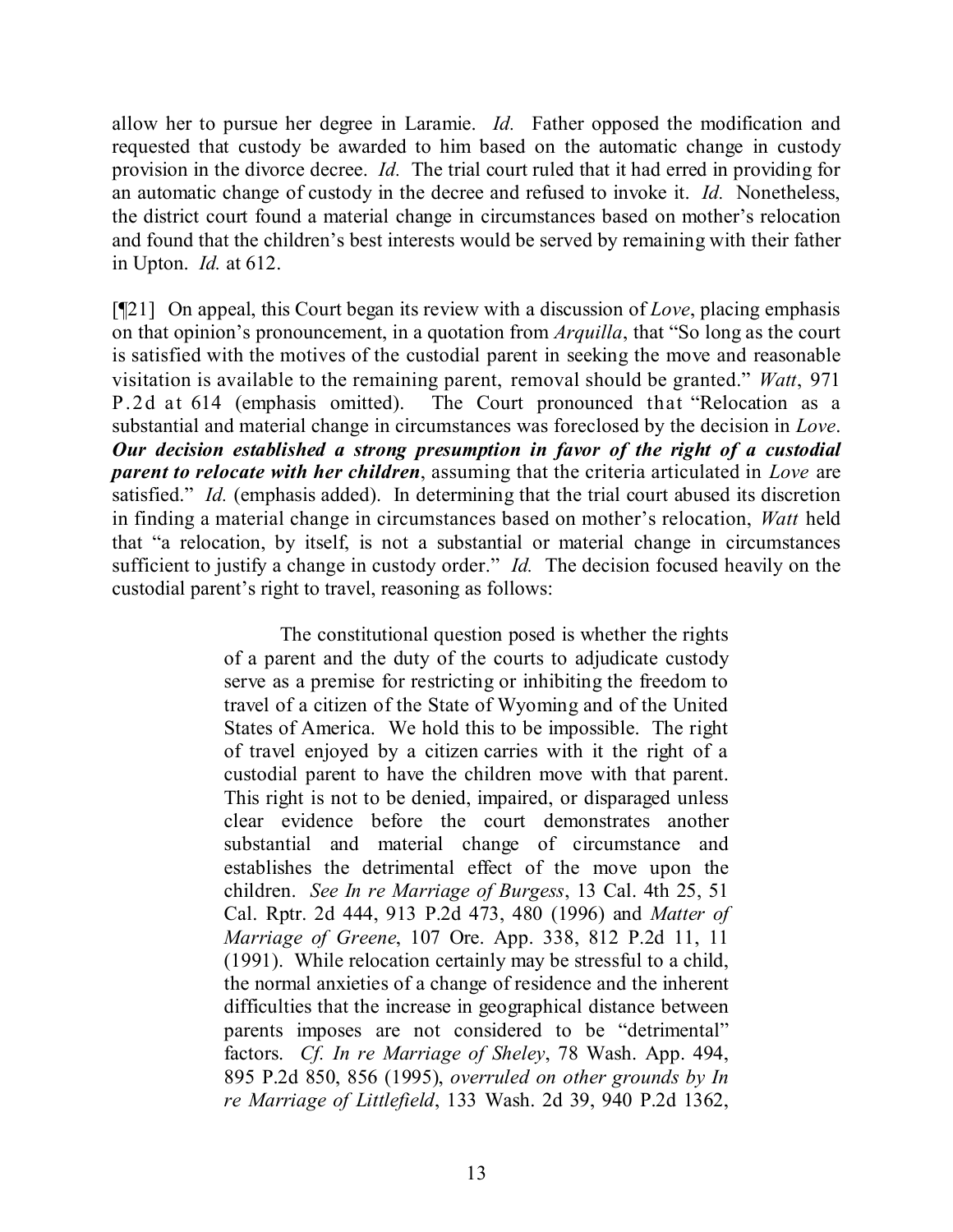1371 (Wash. 1997) and Janet M. Bowermaster, *Sympathizing with Solomon: Choosing Between Parents in a Mobile Society*, 31 U. Louisville J. Fam. Law 791, 799 (1992-93).

The sound policy reasons which support this analysis were articulated by the Supreme Court of California:

> As this case demonstrates, ours is an increasingly mobile society. Amici curiae point out that approximately one American in five changes residences each year. Economic necessity and remarriage account for the bulk of relocations. Because of the ordinary needs for *both* parents after a marital dissolution to secure or retain employment, pursue educational or career opportunities, or reside in the same location as a new spouse or other family or friends, it is unrealistic to assume that divorced parents will permanently remain in the same location after dissolution or to exert pressure on them to do so. It would also undermine the interest in minimizing costly litigation over custody and require the trial courts to "micromanage" family decisionmaking by secondguessing reasons for everyday decisions about career and family.

*In re Marriage of Burgess*, 913 P.2d at 480-81 (emphasis in original). An inhibition upon the right to travel is never imposed upon the non-custodial parent who is free to move at will despite the location of the children. The motives of the non-custodial parent will not be questioned by the court with respect to such relocation, and the custodial parent has no power to inhibit it. The inherent inequities of such a situation stand as an additional reason that courts have concluded that custodial parents should be permitted to move with their children. *In re Marriage of Francis*, 919 P.2d 776, 784 (Colo. 1996); *D'Onofrio*, 365 A.2d at 30.

Mr. Watt, as the non-custodial parent in this situation, was required to carry the burden of demonstrating that a material and substantial change of circumstances had occurred, sufficient to justify the trial court in ordering a change in custody. He did not meet that burden other than by establishing the relocation, which we hold, as a matter [of]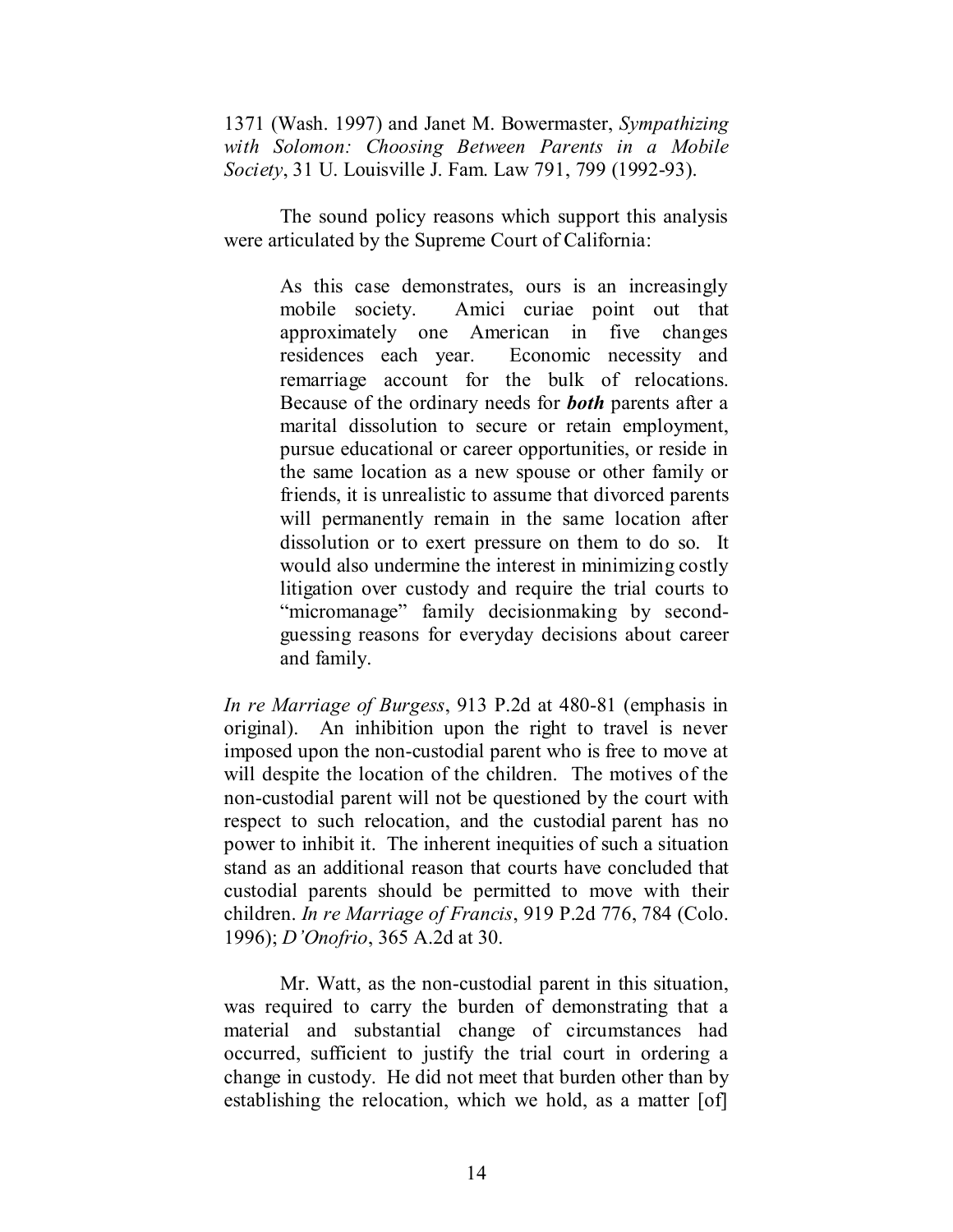law, is not, without more, a material and substantial change of circumstances for purposes of invoking Wyo. Stat. § 20-2-  $113(a)$  (Repl. 1994). "'[A] party must show, in addition to the existence and extent of the change, that the change is significant *in relation to* the modification sought.'" *Stevens v. Collard*, 837 P.2d 593, 596 (Utah App. 1992), *cert. denied*, 862 P.2d 1356 (Utah 1993) (quoting *Becker v. Becker*, 694 P.2d 608, 610 (Utah 1984)) (emphasis in original).

In light of our prior cases, and our concern for the protection of constitutional liberties of the citizens of the State of Wyoming, we hold that an intrastate relocation by a custodial parent, taking the children along, cannot by itself be considered a change in circumstances sufficiently substantial and material to justify reopening the question of custody. In various ways, several of our sister jurisdictions have adopted this rule. *E.g., Jaramillo v. Jaramillo*, 113 N.M. 57, 823 P.2d 299, 304-05 (1991); *Matter of Marriage of Duckett*, 137 Ore. App. 446, 905 P.2d 1170, 1172 (1995); *Matter of Marriage of Greene*, 812 P.2d at 11-12; and *Fossum v. Fossum*, 1996 SD 38, 545 N.W.2d 828, 832-33 (S.D. 1996).

This precept also applies to factors that are derivative of the relocation. The custodial parent's right to move with the children is constitutionally protected, and a court may not order a change in custody based upon that circumstance alone. Some other change of circumstances, together with clear evidence of the detrimental effect of the other change upon the children, is required. Such a circumstance necessarily would have to be sufficiently deleterious to the welfare of the children that by itself it would serve as a substantial and material change in circumstances even in the absence of a relocation.

The trial judge in this case changed custody from Mrs. Watt to Mr. Watt based upon Mrs. Watt's move to Laramie. The other factors articulated by the trial court, such as Mrs. Watt's alleged previous interest in seeing her children brought up in Upton; the relocation of the maternal grandparents to Upton; or Mrs. Watt's status as a student do not, together or separately, constitute a material and substantial change in circumstances to justify the order of the trial court. Those circumstances are examples of those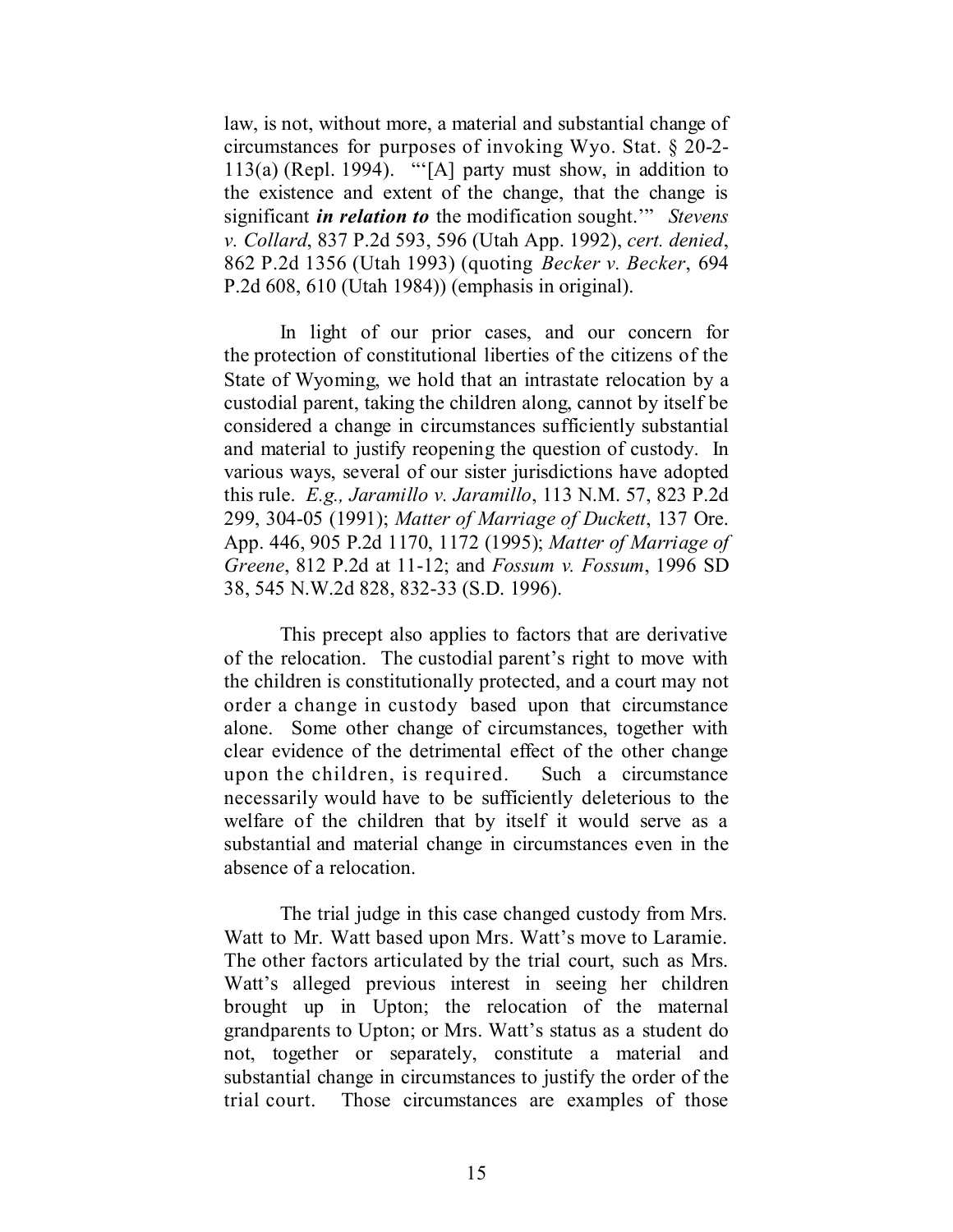factors, clearly related to and derivative of the relocation, which have no negative impact upon the welfare of the children. Mrs. Watt moved to Laramie for legitimate, sincere, and good faith reasons, and Mr. Watt is seeking to obtain custody of his sons for legitimate, sincere, and good faith reasons. No evidence in the record shows the move is detrimental to the children, unless it be the speculative suggestion by the trial court that a concern exists as to Mrs. Watt's status as a student in a discipline that is a difficult undertaking and its detraction from her ability to rear her children.

Reasonable visitation remains possible, even if that visitation might be less than what Mr. Watt previously enjoyed. Visitation can be resolved by the appropriate exercise of the broad discretion of the trial court to modify orders with respect to contact and visitation in order to minimize the loss of contact and visitation between children and the non-custodial parent. Relocation indeed is a ground for such a modification. It is not a ground for modifying custody. Without the presence of a material and substantial change in circumstance to justify a change in custody in this case, the trial court should not have considered the issue.

*Watt*, 971 P.2d at 615-17.

[¶22] Although *Watt* has been cited with approval in several of this Court's subsequent decisions, the results reached in those cases were not dependent upon application of the presumption in favor of the relocating, custodial parent established in *Watt*. *See Hanson*, ¶ 36, 280 P.3d at 1197-98 (affirming denial of father's petition to modify custody after noting that "Given that Mother had returned to Wyoming by the time of trial and that Father did not request consideration of his own relocation, the parties' respective relocations outside Wyoming were not factors for the district court's consideration in determining whether there had been a material change in circumstances. We therefore do not give the relocations any further consideration."); *Zupan*, ¶¶ 35-36, 230 P.3d at 338- 39; *Testerman v. Testerman*, 2008 WY 112, 193 P.3d 1141 (Wyo. 2008); *Morris v. Morris*, 2007 WY 174, 170 P.3d 86 (Wyo. 2007); *TW v. BM*, 2006 WY 68, 134 P.3d 1262 (Wyo. 2006); *Harshberger v. Harshberger*, 2005 WY 99, 117 P.3d 1244 (Wyo. 2005); and *Resor v. Resor*, 987 P.2d 146 (Wyo. 1999).

[¶23] In at least one case decided after *Watt*, we have suggested that a relocation, by itself, may constitute a material change in circumstances. In *JRS v. GMS*, 2004 WY 60, 90 P.3d 718 (Wyo. 2004), father was initially awarded custody of the parties' two older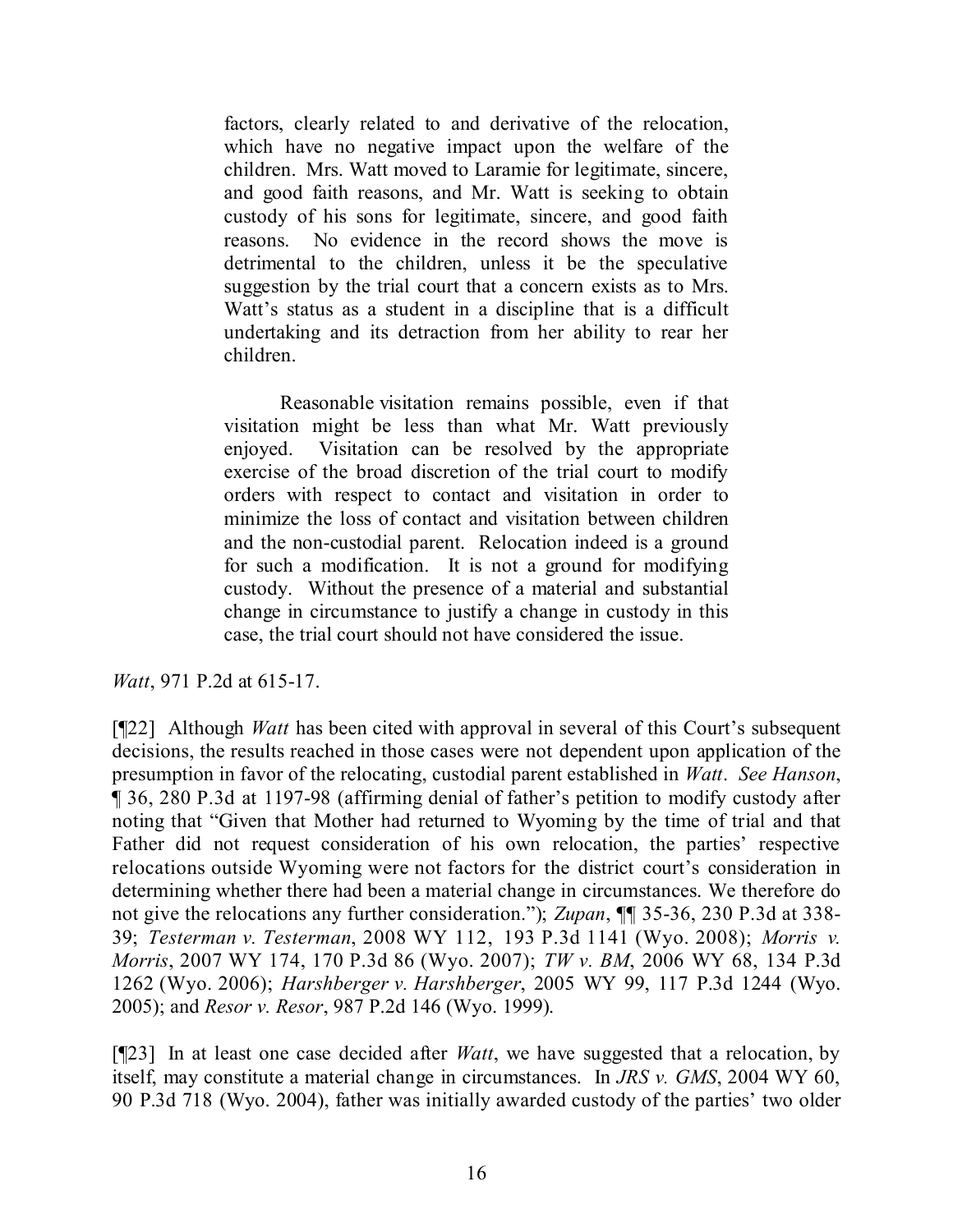children, and mother was awarded custody of the two younger children. Father filed a petition to modify custody, asserting that mother's relocation to South Dakota and her failure to cooperate in permitting visitation constituted a material change in circumstances. *Id.*, ¶¶ 3-5, 90 P.3d at 719-20. Father asserted that it was in the best interests of the younger children to be in his custody. *Id*., ¶ 5, 90 P.3d at 720. Mother, however, also sought modification of the custodial arrangement so that she would have custody of the parties' two older children. *Id.*, ¶ 6, 90 P.3d at 720. Evidence indicated that the children's stepmother and mother's fiancé had abused the children. *Id.*, ¶ 9, 90 P.3d at 722. The district court denied the petitions to modify custody, finding no material change in circumstances. On appeal, this Court reversed, concluding that a number of factors, including mother's relocation, constituted a change in circumstances:

> *We are unable to agree with the district court that there was not a material change in circumstances in this case. Mother's relocation to South Dakota might well have been viewed as a material change. The testimony the district court heard was that the unusual custody arrangements to which these parents agreed (it was not fashioned by the district court), worked only so long as the parents both resided in Crook County and were close enough to each other to make it functional. It did not work once Mother was in South Dakota, sometimes without a car to transport the children, and Father was not free, nor was he always able, to travel to South Dakota to facilitate visitation.* That Mother's fiance, and her brother, were accused of sexually assaulting the parties' youngest daughter also might well have been viewed as a material change of circumstances. There was another potential material change when the youngest children were uprooted from Mother's home, and sent to live in Sheridan County with Father's new wife, the parties' two other children, and Stepmother's three children. There was likely a material change of circumstance when all four children were taken from their home and placed in DFS custody (in a group home) as a result of Stepmother's abusive acts against the children. There were potential material changes of circumstance when the children were placed in the custody of Father's mother and stepfather, and when Father was finally accorded full custody again, with his mother and stepfather providing a backup for Father. *This list of changes in circumstances is not meant to be exhaustive. While any one of them might well have served to require the district court to reconsider a more suitable custodial arrangement for the children, the totality of these*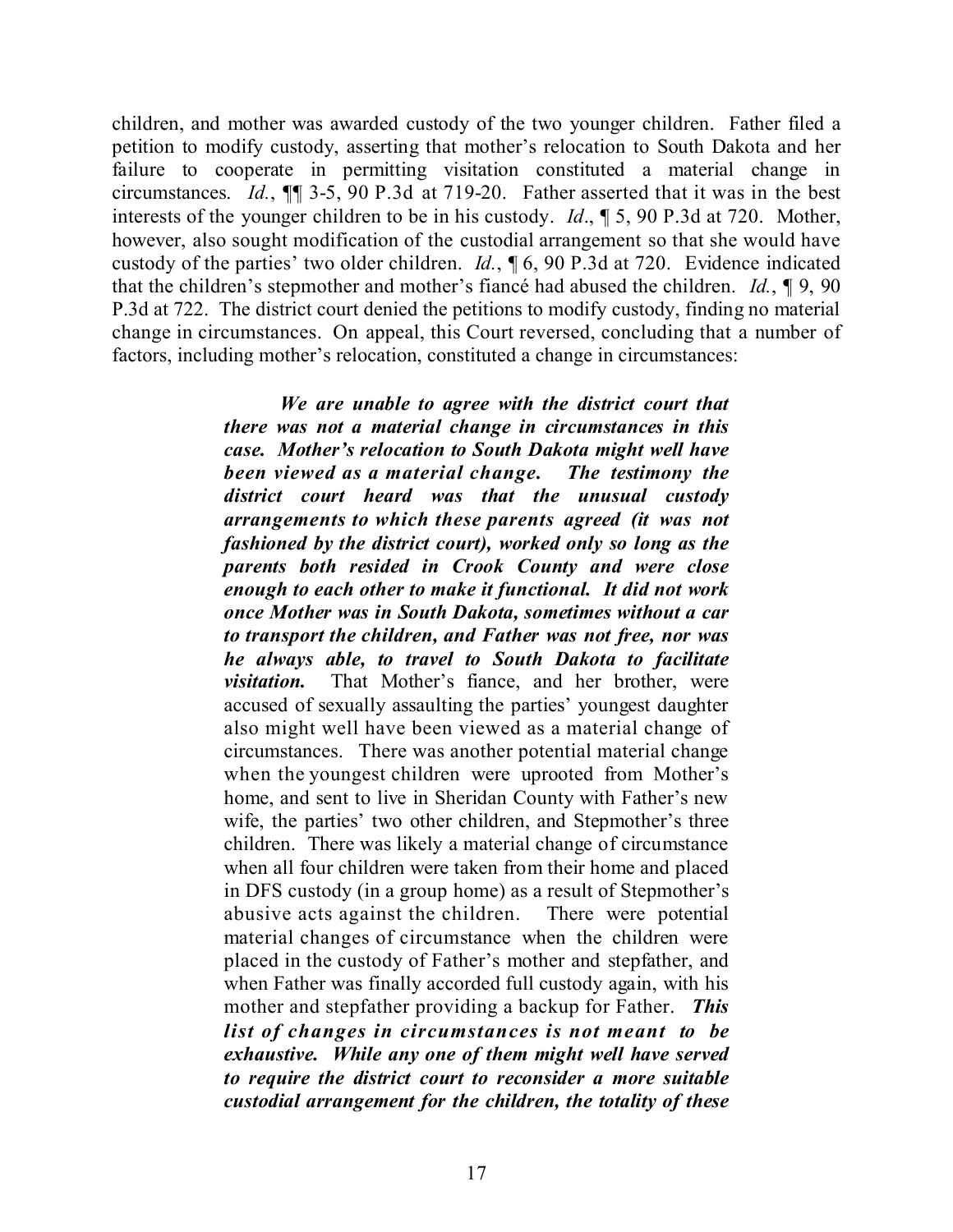*circumstances requires a remand for the district court to fully address the needs of these children with respect to custody.* For a more complete discussion, *see* George A. Locke, *Change in Circumstances Justifying Modification of Child Custody Order*, 6 POF 2d 499 (1975 and Supp. 2001).

However, a material change of circumstance does not automatically equate with a change in custody. Custody must be arranged so as to be in the best interests of the child(ren) on an individualized basis. Given all that has occurred since the divorce, the district court needs to reassess the wisdom of the divided custody arrangement in light of the material changes in circumstances that have occurred. Although the parties agreed to that arrangement, they did so under circumstances that no longer exist. Moreover, the record does not reflect that the district court assessed the advisability of the arrangement at the outset. We agree that the district court should not have to "micro-manage" the custody arrangement. The district court adopted a "PARENTAL COOPERATION" standard in the initial decree and, in light of the rather serious problems faced by this family, some additional management, as suggested by the GAL, may well be in order. It is evident from the record that the juvenile proceedings in Sheridan County had not yet ended when the district court entered the order now before us. One gap in that process appeared to be an assessment of Mother's home. It is evident that the children have expressed a preference as to where they want to live, and the district court should take that into consideration as well. It also appears that by now the juvenile matter in Sheridan may have developed additional information that is pertinent to the most desirable custody arrangement for the children and it is important for the district court to have all that information available to it.

*Id.*, **[11** 12-13, 90 P.3d at 723-24 (emphasis added). Against this background, we turn to a discussion of the issues presented in this appeal.

[¶24] In his first issue, Father claims that our precedent relating to modification of custody based on a relocation of a custodial parent has addressed only those situations in which the custodial parent relocates within the state. He suggests we should hold, as a matter of first impression, that an interstate, as opposed to an intrastate, relocation by the primary custodial parent may constitute a material change in circumstances sufficient to justify a modification of custody. We find no merit in that suggestion.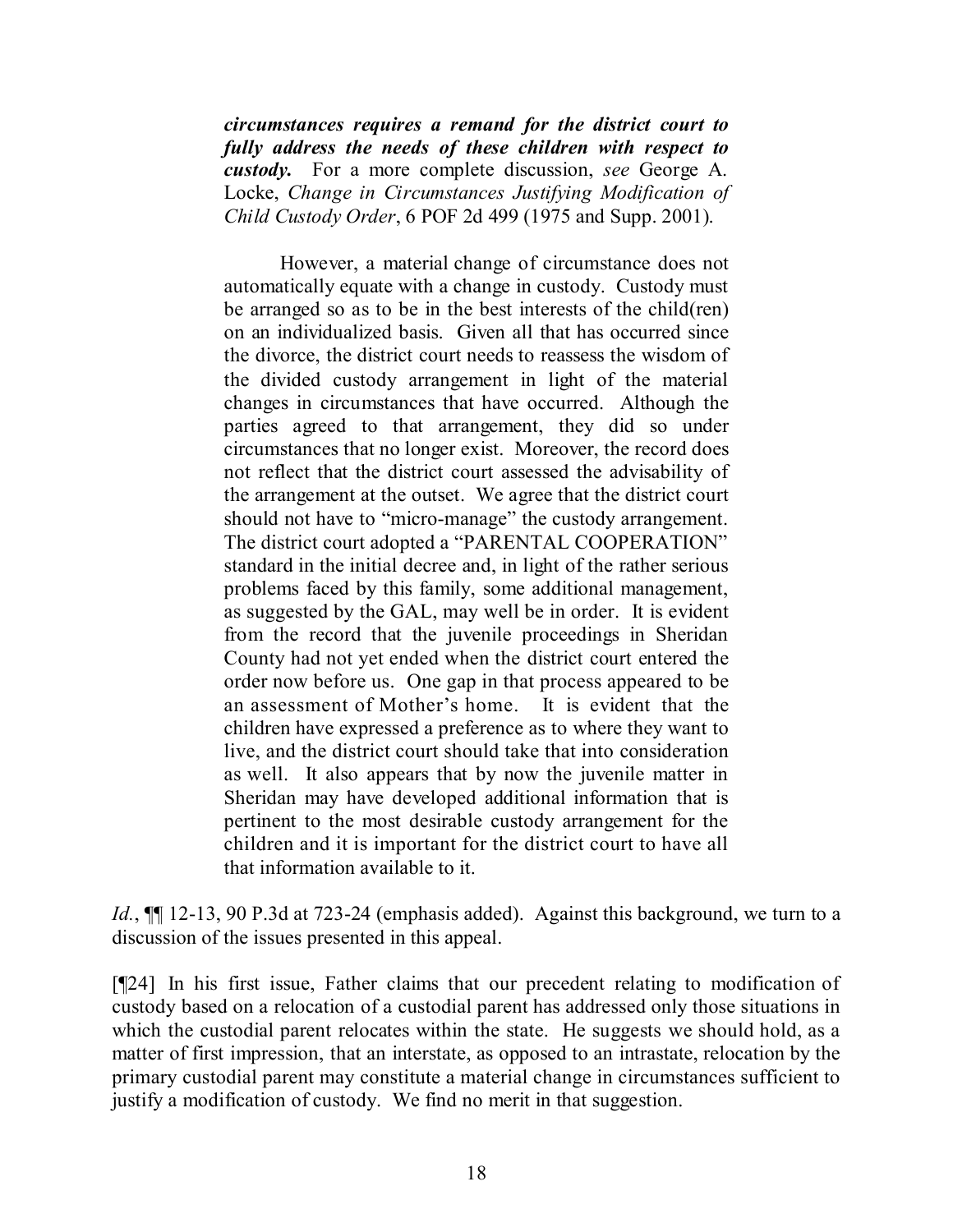[¶25] As we noted in *Love*, in which the mother relocated from Sheridan, Wyoming to Sioux Falls, South Dakota,

> With respect to the best interests of a child, state boundaries are artificial and meaningless; there is no presumption that bringing up a child in Michigan has any advantage (or disadvantage) over Missouri or Georgia, or any other state. To conclude otherwise would be a meaningless generalization. Restrictions upon where a custodial parent may live, in terms of geography, are not realistic. In every state there are good and bad places to bring up a child.

*Id.*, 851 P.2d at 1288. There is nothing inherent in the act of crossing state boundaries that informs a determination as to whether there has been a "material change of circumstances" warranting a modification of child custody. A simple hypothetical illustration makes the point. An interstate relocation from Jackson, Wyoming to Victor, Idaho involves a distance of 25 miles, whereas an intrastate relocation from Jackson to Cheyenne, Wyoming, involves a distance of over 400 miles. In determining whether a material change of circumstances has occurred the intrastate/interstate distinction is meaningless.

[¶26] In his second issue, Father claims that our precedent, which establishes a strong presumption in favor of the relocating parent, does not adequately account for his constitutional right to raise his children. Father asserts that "The clear multijurisdictional trend in relocation cases is one that favors an approach that balances the fundamental constitutional rights of the parties in order to arrive at a solution that respects the rights of both parents, but holds paramount the best interests of the children." He urges us to follow this trend, and to overrule *Watt*'s holding that a relocation cannot by itself constitute a material change in circumstances sufficient to warrant consideration of the best interests of the children.

[¶27] Mother responds by asserting that Father's constitutional claim was not raised below and, consequently, should not be considered on appeal. In the alternative, Mother contends that we should uphold Wyoming precedent pursuant to the doctrine of *stare decisis*. She asserts that "Father does not have a [c]onstitutional right to raise his children which is superior to Mother's own [c]onstitutional right as the custodial parent," and that "[t]he right of [M]other to associate with her children in their new familial configuration is important and should be respected." Mother does not dispute that most jurisdictions follow the rule recognizing that a relocation may constitute a material change of circumstances sufficient to justify a modification of custody. She notes, however, that "our own legislature has not adopted statutory presumptions for or against relocation, nor has it determined that  $\lceil \cdot \rceil$  a noncustodial parent's rights trump those of a custodial parent."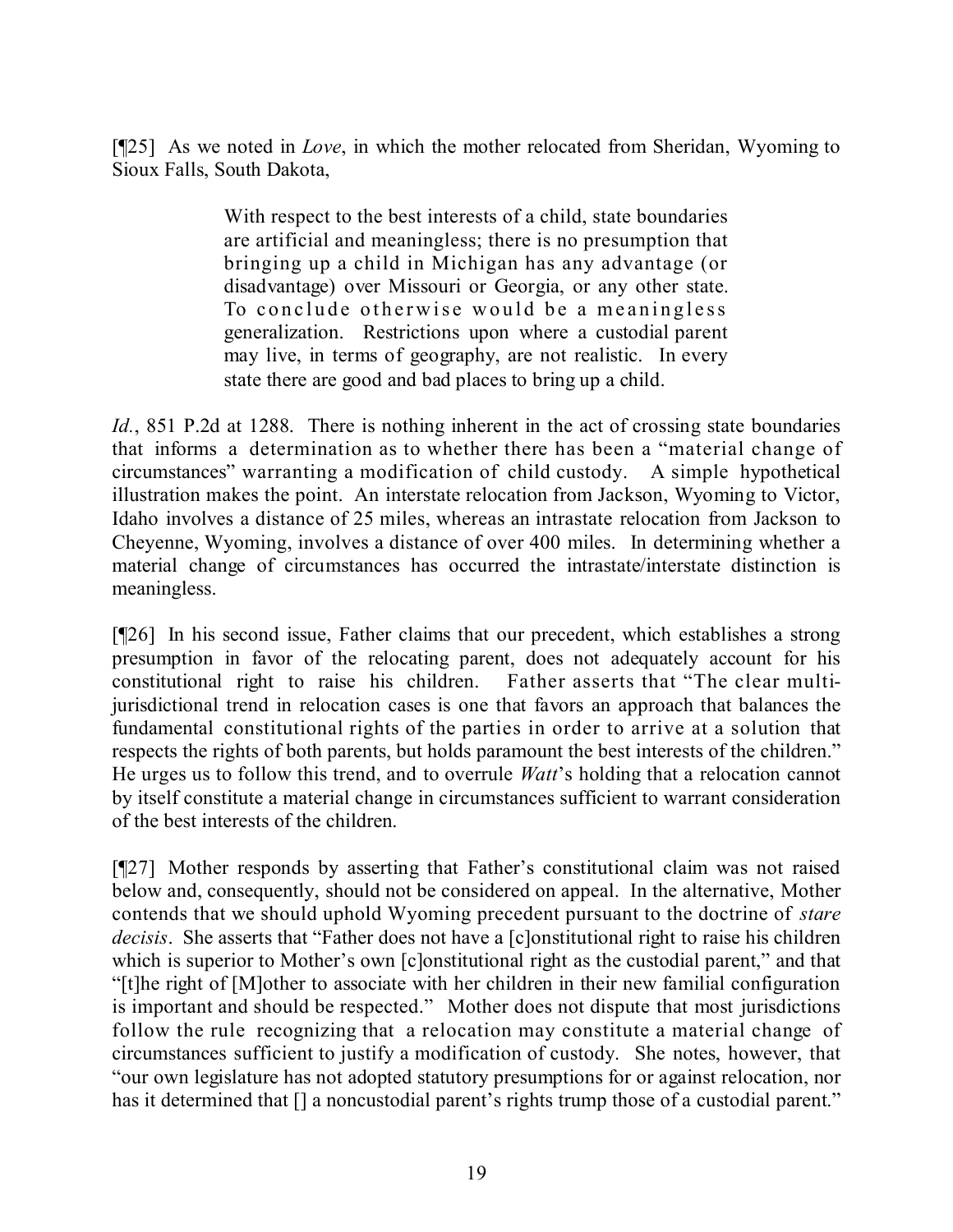As a corollary, Mother asserts that this Court "should not adopt a new standard based on the examples of other states and other, differing statutes."

[¶28] As an initial matter, we will briefly address Mother's claim that this issue should not be addressed because it was not raised in the district court. Mother is correct that we generally do not consider issues raised for the first time on appeal. *Nodine v. Jackson Hole Mt. Resort Corp.*, 2012 WY 72, ¶ 19 n.2, 277 P.3d 112, 117 n.2 (Wyo. 2012). In the present case, however, Father's arguments below clearly addressed the competing parental interests at issue, as recognized by the district court:

> In this case, [Father] presented evidence that [Mother's] move to Virginia will undoubtedly change the nature of his close daily relationship with his daughters. The Court is moved by, and sympathetic to, [Father's] argument. Both parties are top-shelf parents and [Father] appears to be an extremely loving and very participatory father. The law in Wyoming at this time, however, weights more in favor of a custodial parent's right to reasonably relocate, and less in favor of a non-custodial parent's right to maintain the same visitation situation and close relationship that may be fostered in the absence of a move.

The district court's order acknowledges that it is bound by Wyoming precedent, and that it was required to follow this Court's existing jurisprudence establishing a presumption in favor of the relocating parent. The continued viability of that precedent is properly raised in this appeal.

[¶29] Although our jurisprudence recognizes a strong interest in adhering to past precedent under the doctrine of *stare decisis*, we have noted that departure from precedent is sometimes appropriate. *SLB v. JEO (In the Interest of ANO)*, 2006 WY 74, ¶ 6, 136 P.3d 797, 799 (Wyo. 2006). In considering whether to overrule a prior decision,

> We consider the doctrine of *stare decisis* to be an important principle which furthers the "evenhanded, predictable, and consistent development of legal principles, fosters reliance on judicial decisions, and contributes to the actual and perceived integrity of the judicial process."

> Nevertheless, we should be willing to depart from precedent when it is necessary "to vindicate plain, obvious principles of law and remedy continued injustice." When precedential decisions are no longer workable, or are poorly reasoned, we should not feel compelled to follow precedent.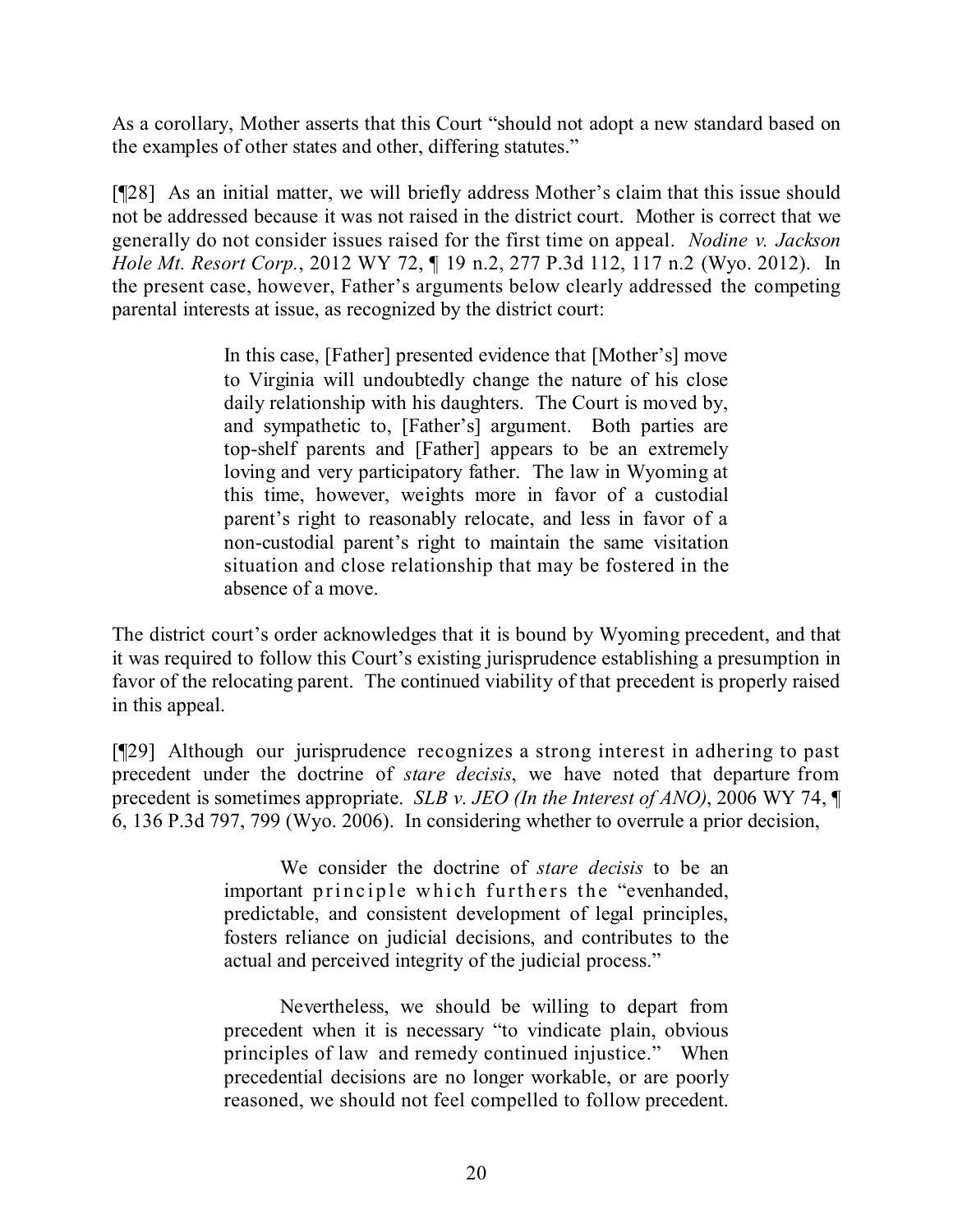*Stare decisis* is a policy doctrine and should not require automatic conformance to past decisions.

*Id.* (quoting *Goodrich v. Stobbe*, 908 P.2d 416, 420 (Wyo. 1995)). In light of Father's contention that our precedent impinges on his fundamental parental rights and the rights of the state in providing for the best interests of the children, we will proceed to reexamine our decision in *Watt*.

[¶30] We begin our analysis by identifying the competing rights and interests at stake in a case involving modification of child custody based on the relocation of a custodial parent. First, as this Court properly recognized in *Watt*, the custodial parent has a right of travel worthy of protection. *Id*., 971 P.2d at 615. Importantly, however, the custodial parent's right to travel is not the only interest deserving of protection in relocation cases. The minority time parent in a shared custody arrangement has an equally important fundamental right of familial association. *Michael v. Hertzler*, 900 P.2d 1144, 1147 (Wyo. 1995).

> [W]e have repeatedly held that, "'[t]he right to associate with one's immediate family is a fundamental liberty protected by the state and federal constitutions.' . . . Resolution of which parent shall have custody necessarily implicates the fundamental right of family association."

*FML v. TW*, 2007 WY 73, ¶ 6, 157 P.3d 455, 459 (Wyo. 2007) (quoting *Loghry v. Loghry*, 920 P.2d 664, 667 (Wyo. 1996)). Further, just as parents have a fundamental right to associate with their children, "Children have as fundamental a right to familial association [with their] parents." *LM v. Laramie County Dep't of Family Servs. (In re MN)*, 2007 WY 189, ¶ 7, 171 P.3d 1077, 1081 (Wyo. 2007).

[¶31] Additionally, the state has a compelling interest in promoting the best interests of the children. *Michael*, 900 P.2d at 1149. As we noted in *Cosner v. Ridinger*, 882 P.2d 1243, 1247 (Wyo. 1994), the best interests of the child are of "paramount concern" in decisions relating to child custody:

> Wyoming has adopted as its public policy a paramount concern for the best interests of the child in connection with child support, custody, and visitation. That policy is articulated in WYO. STAT.  $\S$  20-2-113 (Cum. Supp. 1993)<sup>2</sup>,

<sup>2</sup> Wyo. Stat. Ann. § 20-2-113 has been repealed and replaced by Wyo. Stat. Ann. § 20-2-201, *et seq*. Wyo. Stat. Ann. § 20-2-201 retains the "best interests of the child" standard: "In granting a divorce,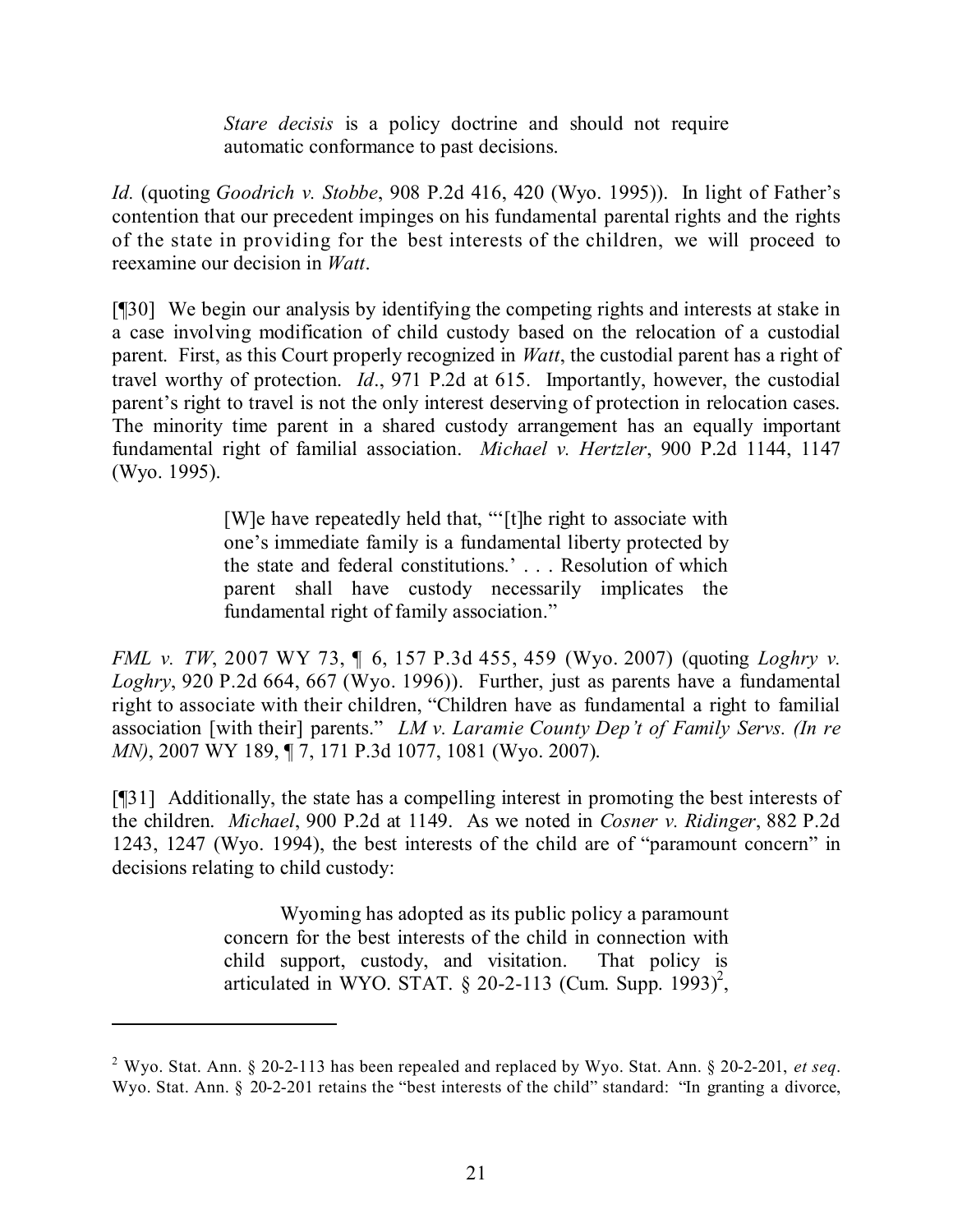which states in pertinent part:

(a) In granting a divorce or annulment of a marriage, the court may make such disposition of the children as appears most expedient and beneficial for the wellbeing of the children. . . . If the court finds that both parents have shown the ability to act in the best interest of the child, the court may order any arrangement that encourages parents to share in the rights and responsibilities of rearing their children. . . . **The court which entered the decree has continuing subject matter and personal jurisdiction to enforce or revise the decree concerning the care, custody, visitation and maintenance of the children as the circumstances of the parents and the benefit of the children requires.** . . . The court shall consider evidence of spouse abuse or child abuse as being contrary to the best interest of the child. (Emphasis added.)

Notably, in *Cosner*, we cited *Martin*, 798 P.2d 321, and *Love*, 851 P.2d 1283, in stating that "Our cases echo this overriding interest in the best interests of the child in connection with child support and custody determinations." *Cosner*, 882 P.2d at 1248. In *Basolo v. Basolo*, 907 P.2d 348, 354 (Wyo. 1995), we again emphasized that the best interests of the children are of overriding importance, and that they take precedence over the fundamental rights of parents:

> In the wreckage of any marriage, . . . vindication of parental rights shall not be lavished at the expense of the "paramount purpose" of serving the welfare and best interests of the child. *Laughton v. Laughton*, 71 Wyo. 506, 529, 259 P.2d 1093, 1103 (1953). Recognition that parental rights are fundamental does not alter the cardinal rule that when the rights of a parent and the rights of a child collide, it is the rights of the parent which must yield. *Matter of MLM*, 682 P.2d 982, 990 (Wyo. 1984); *Stirrett v. Stirrett*, 35 Wyo. 206, 222, 248 P. 1, 5

l

separation or annulment of a marriage or upon the establishment of paternity pursuant to W.S. 14-2-401 through 14-2-907, the court may make by decree or order any disposition of the children that appears most expedient and in the best interests of the children."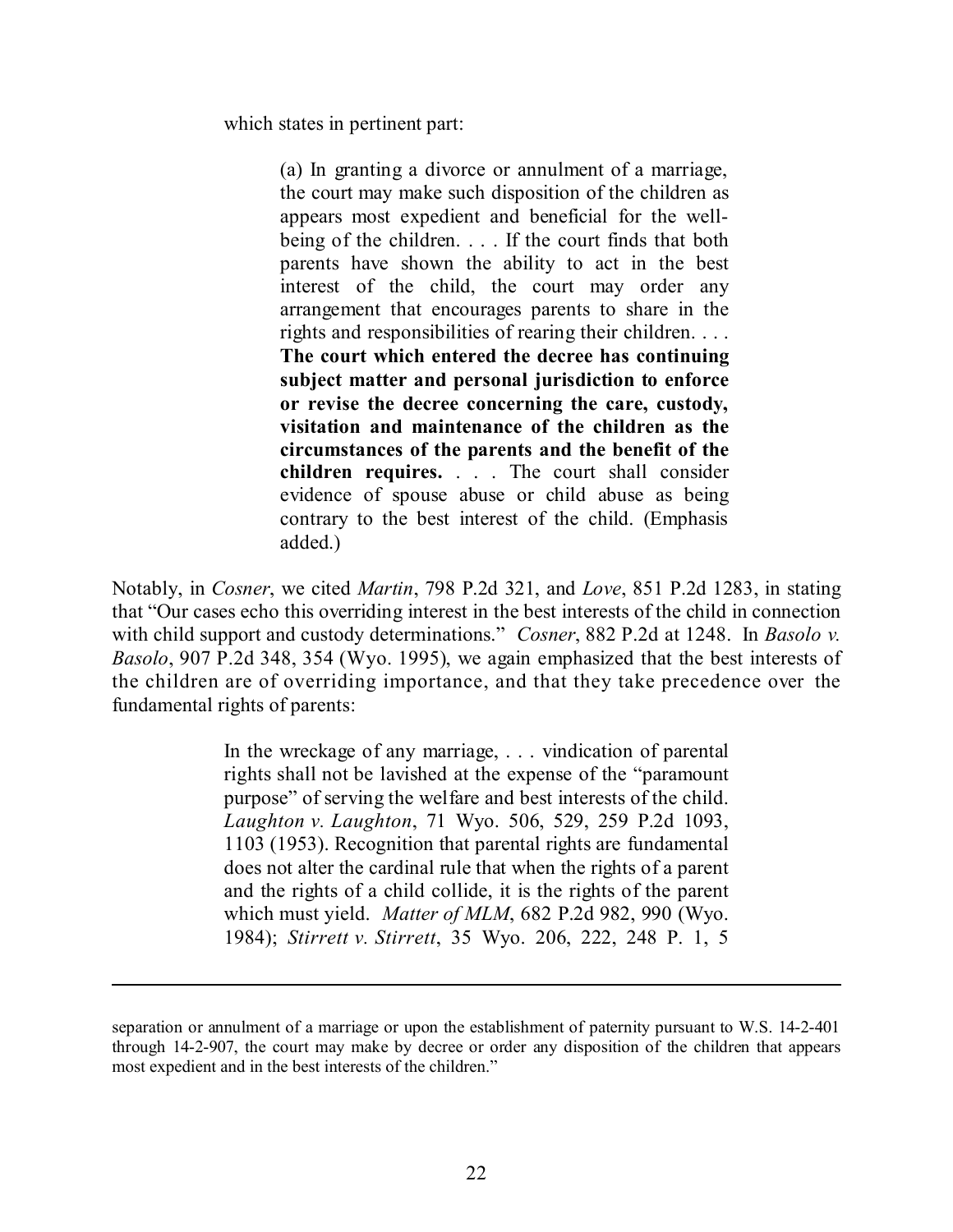(1926).

Similarly, in *Stonham v. Widiastuti*, 2003 WY 157, ¶ 17 n.8, 79 P.3d 1188, 1194 n.8 (Wyo. 2003), where mother sought to return to Indonesia with her children, we stated that

> Despite the factual differences in [custody cases involving distant relocations], there is one common analytical thread in virtually every case: the best interest of the child is paramount in any award of custody and visitation, and the trial court has a large measure of discretion in making that award. *Whether one parent is moving with the children across town or across the world, the analysis remains the same.*

(Emphasis added.)

[¶32] Despite this clear Wyoming authority recognizing both the minority time parent's right to parent and the state's compelling interest in promoting the best interests of the children in child custody cases, these interests did not receive attention or consideration in *Watt*. As noted above, this Court's holding in *Watt* was very explicitly, and exclusively, grounded in the custodial parent's right to travel:

> The constitutional question posed is whether the rights of a parent and the duty of the courts to adjudicate custody serve as a premise for restricting or inhibiting the freedom to travel of a citizen of the State of Wyoming and of the United States of America. We hold this to be impossible. The right of travel enjoyed by a citizen carries with it the right of a custodial parent to have the children move with that parent. This right is not to be denied, impaired, or disparaged unless clear evidence before the court demonstrates another substantial and material change of circumstance and establishes the detrimental effect of the move upon the children.

*Id.*, 971 P.2d at 615-16. In *Watt*, we seemed to marginalize both a parent's and a child's right to familial association, as well as the state's interest in the welfare of children, when we stated that "the normal anxieties of a change of residence and the inherent difficulties that the increase in geographical distance between parents imposes are not considered to be 'detrimental' factors." *Id*. at 616.

[¶33] Although *Watt* found that this Court's decision in *Love* had created "a strong presumption in favor of the right of a custodial parent to relocate with her children," we can discern no such presumption issuing from that decision. Rather, in *Love*, 851 P.2d at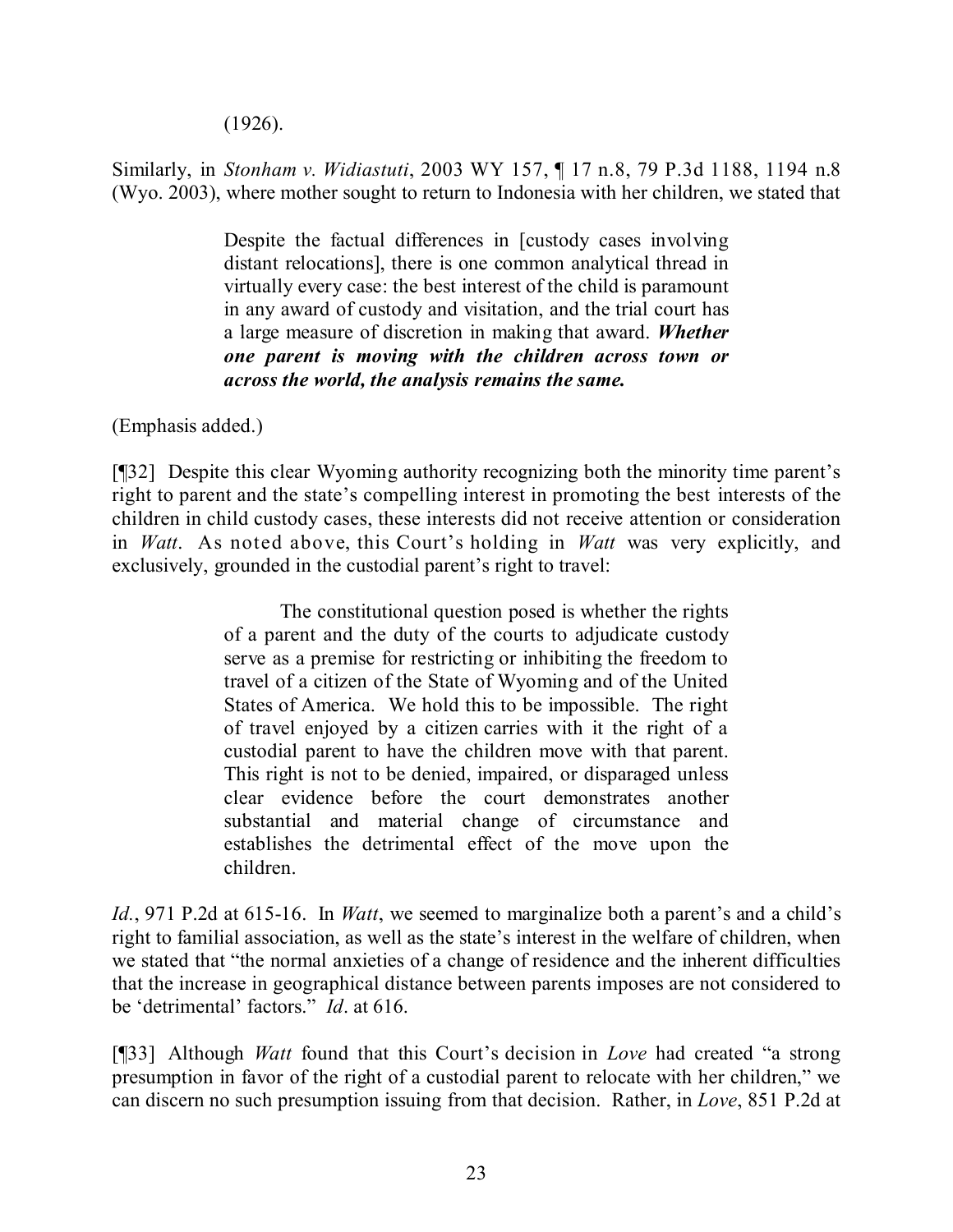1287, the Court noted that the goal to be achieved in child custody cases "is a reasonable balance of the rights and affections of each of the parents, with paramount consideration being given to the welfare and needs of the children." In addition, noting that the "best interests" standard is applied in an initial custody determination, the Court stated that, in a modification case, "our review looks *more closely at balancing the continued rights of the parties* with the best interests of the children as established at the time of divorce." *Id.*, 851 P.2d at 1288 (emphasis added). In describing this review, the Court identified additional, *non-exclusive* factors that inform a determination as to whether modification of custody is warranted, including "the attributes and characteristics of the parents and children and how the children have fared under the original custody and visitation arrangement," "the relocating parent's motives for proposing the move," and "whether reasonable visitation is possible for the remaining parent." *Id*. Importantly, nothing in that decision indicates that the custodial parent's right to travel is entitled to a privileged position in "balancing the continued rights of the parties." Indeed, the Court implicitly rejected any presumption in favor of either parent in stating that "Cases involving relocation of parents are fact sensitive; we would be remiss to attempt to define a bright line test for their determination." *Id.* at 1287.

[¶34] In holding that a relocation by the custodial parent cannot, by itself, constitute a material change in circumstances sufficient to warrant a best interests analysis, the *Watt* opinion cited *Jaramillo*, 823 P.2d 299 as supporting authority. In that case, the New Mexico Supreme Court noted that "In New Mexico, the protection afforded the right to travel in the child-custody context has been explicitly recognized by both this Court and the court of appeals," and found that a parent's right to relocate should not be burdened by an adverse presumption against awarding custody to the relocating parent. *Id.* at 305. Importantly, however, *Watt* failed to recognize that the decision in *Jaramillo* proceeded immediately to state that "By the same token, we believe that the other parent's right to maintain his or her close association and frequent contact with the child should be equally free from any unfavorable presumption that would place him or her under the burden of showing that the proposed removal of the child would be contrary to the child's best interests." *Id.* at 306. The court further stated that "We think that such a presumption is potentially just as inimical to the child's best interests as the opposite presumption favoring the relocating parent," and noted that

> Both presumptions are subject to the following criticism leveled by the United States Supreme Court several years ago at "procedure by presumption":

> > Procedure by presumption is always cheaper and easier than individualized determination. But when, as here, the procedure forecloses the determinative issues of competence and care, when it explicitly disdains present realities in deference to past formalities, it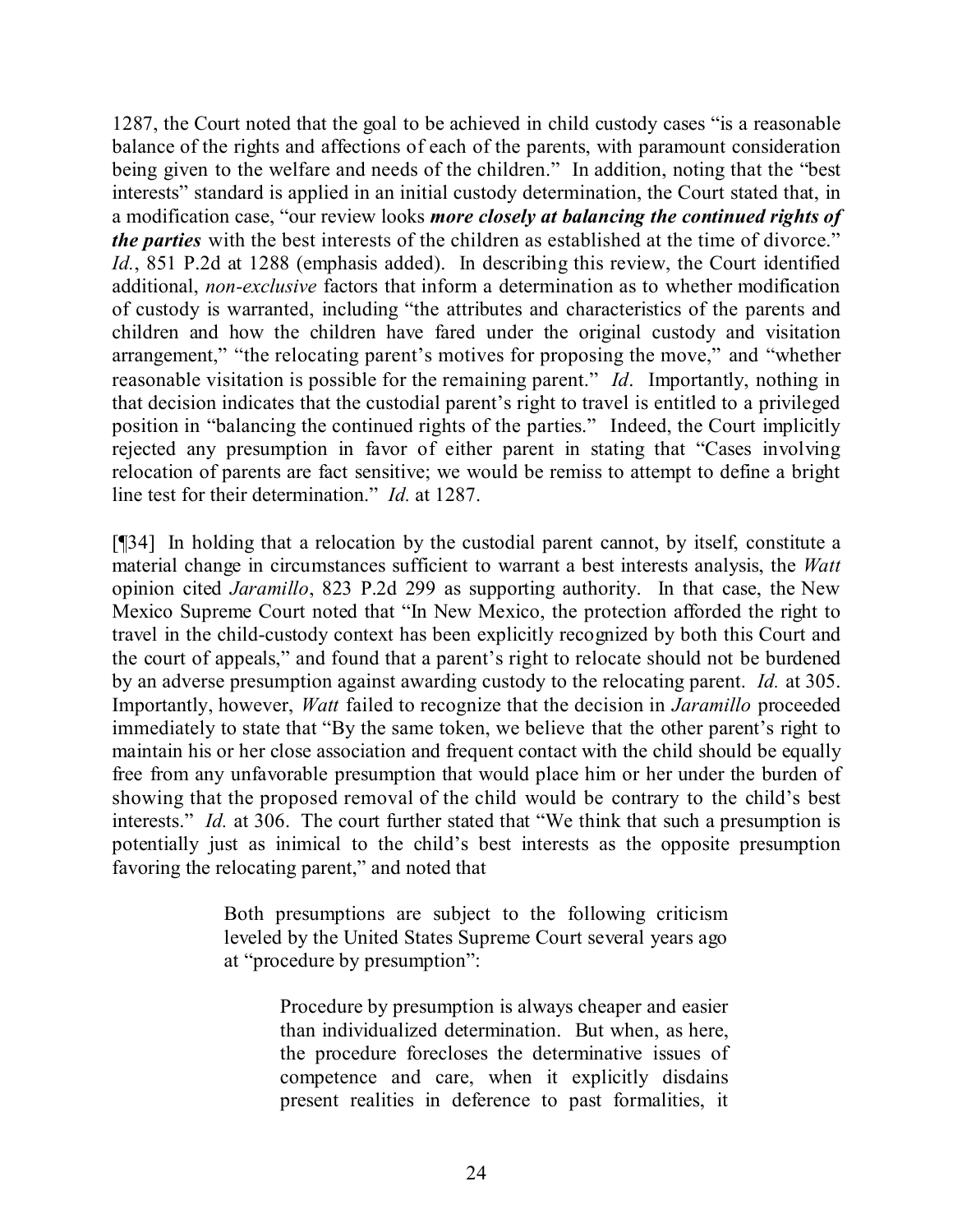needlessly risks running roughshod over the important interests of both parent and child. It therefore cannot stand.

*Stanley* [*v. Illinois*], 405 U.S. [645,] 656-57, 92 S.Ct. [1208,] 1215[, 31 L.Ed.2d 551 (1972)] (citations omitted).

*Jaramillo*, 823 P.2d at 307. Echoing this criticism, the court concluded that

[W]e believe that allocating burdens and presumptions in this context does violence to *both* parents' rights, jeopardizes the true goal of determining what in fact *is* in the child's best interests, and substitutes procedural formalism for the admittedly difficult task of determining, on the *facts*, how best to accommodate the interests of all parties before the court, both parents and children.

*Id.* at 305 (emphasis in original).

[¶35] *Watt*'s reference to *Jaramillo* for support is especially confusing in light of *Jaramillo*'s conclusion that "In almost every case in which the change in circumstances is occasioned by one parent's proposed relocation, the proposed move will establish the substantiality and materiality of the change." *Id.* at 309. In a footnote accompanying this statement, the court noted that

> We do not hold that a proposed relocation constitutes a substantial and material change in circumstances as a matter of law, but it is difficult to imagine an instance in which a proposed relocation will not render an existing parenting plan or custody-and-visitation arrangement unworkable. As the court of appeals noted, "a distant relocation by one parent will inevitably trigger a change of circumstances -- the inability of the parties to implement their parenting agreement."

*Id.* at 309 n.9 (citation omitted).

[¶36] In *Tropea*, 665 N.E.2d 145, New York's highest court also rejected the use of presumptions in relocation cases:

> [I]t serves neither the interests of the children nor the ends of justice to view relocation cases through the prisms of presumptions and threshold tests that artificially skew the analysis in favor of one outcome or another.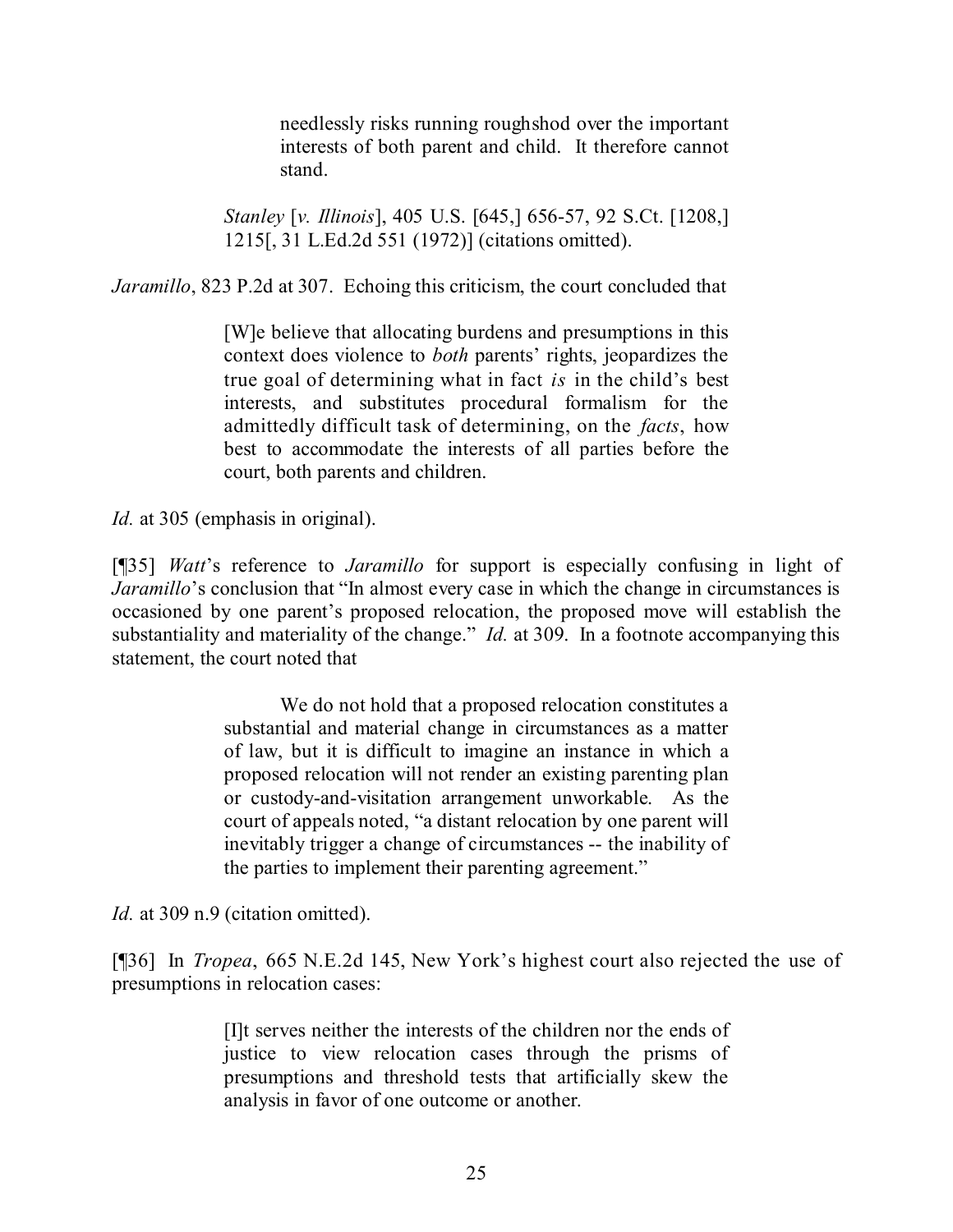. . . [I]n all cases, the courts should be free to consider and give appropriate weight to all of the factors that may be relevant to the determination. These factors include, but are certainly not limited to each parent's reasons for seeking or opposing the move, the quality of the relationships between the child and the custodial and noncustodial parents, the impact of the move on the quantity and quality of the child's future contact with the noncustodial parent, the degree to which the custodial parent's and child's life may be enhanced economically, emotionally and educationally by the move, and the feasibility of preserving the relationship between the noncustodial parent and child through suitable visitation arrangements.

*Id.*, 665 N.E.2d at 151. *See also*, Elrod, *supra* ¶ 12, at 356 (noting that "The clear trend in the United States seems to be to abandon presumptions and to adopt a 'best interests of the child' test that requires both parents to prove that their position is in the child's best interests.").

[¶37] The approach to modification of custody based on a relocation of a custodial parent taken in *Jaramillo* and echoed in *Tropea* was also adopted by the Supreme Court of Colorado in *In re Marriage of Ciesluk*, 113 P.3d 135. In that case, the court considered, and rejected, the approach taken in *Watt:*

> [The *Watt*] approach is no different in practice than the approach in [*In re Marriage of*] *Francis* [, 919 P.2d 776] that we now reject because it effects a presumption in favor of a custodial parent seeking to relocate. Furthermore, it is contrary to Colorado's preferred state policy emphasizing a fact-driven approach in relocation cases. *See* § 14-10-  $129(2)(c)$ . Finally, it ignores the rights of the minority time parent. For these reasons, we decline to adopt this approach in Colorado.

*Ciesluk*, 113 P.3d at 143. The court also declined to adopt the Minnesota approach, as set forth in *LaChapelle v. Mitten (In re L.M.K.O.)*, 607 N.W.2d 151 (Minn. Ct. App. 2000), which "elevate[s] the child's welfare to a compelling state interest, thereby obviating the need to balance the parents' competing constitutional rights." *Ciesluk*, 113 P.3d at 143. The *Ciesluk* court reasoned:

> Though consideration of the parents' competing constitutional interests is important in relocation cases, the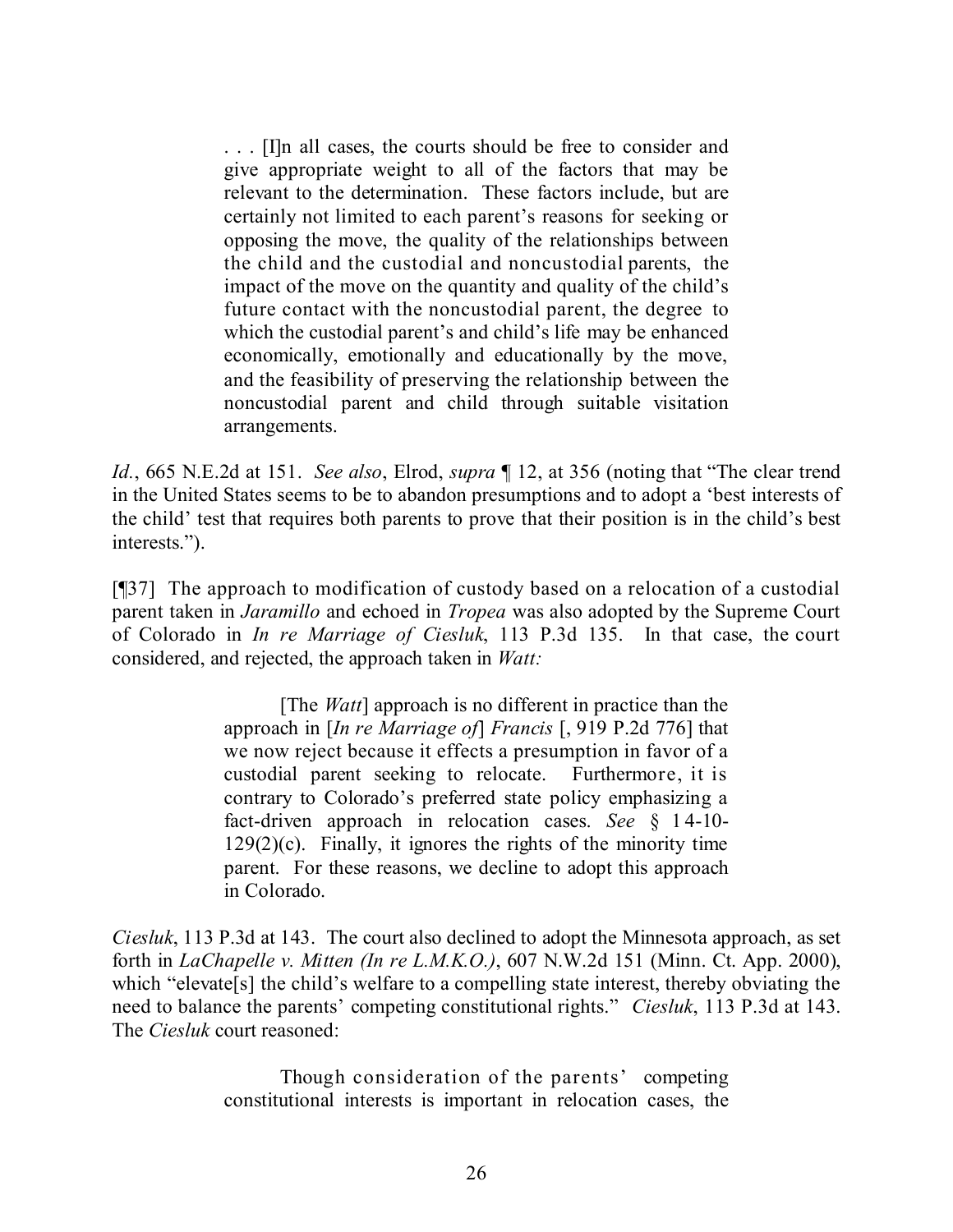conflict is not simply between the parents' needs and desires. *See Baures v. Lewis*, 167 N.J. 91, 770 A.2d 214, 229 (N.J. 2001). Rather, the issue in relocation cases is the extent to which the parents' needs and desires are intertwined with the child's best interests. *See id*. Thus, relocation disputes present courts with a unique challenge: to promote the best interests of the child while affording protection equally between a majority time parent's right to travel and a minority time parent's right to parent.

*Id.*, 113 P.3d at 142. *Watt*'s approach to the issue of relocation, elevating the right to travel over competing interests, has also been criticized in *Fredman v. Fredman*, 960 So.2d 52, 58 (Fla. Dist. Ct. App. 2d Dist. 2007) (noting that *Watt* "fails to take into consideration the other parent's fundamental right to parent") and *Braun v. Headley*, 750 A.2d 624, 632 (Md. Ct. Spec. App. 2000) (noting that most jurisdictions recognizing the role of the right to travel in relocation cases "hold that the right to travel is qualified, and must be subject to the state's compelling interest in protecting the best interests of the child," and that "Only one case, *Watt*, finds a 'best interests' analysis insufficient recognition of the parental right to travel, and holds that the threshold requirement that a material change of circumstances exists, which triggers the best interest analysis, cannot be established merely by proving relocation of the custodial parent.").

[¶38] On further examination of *Watt*, we find that its exclusive focus on the custodial parent's right to travel is not supported by our earlier precedent, and that the decision, in holding that a relocation, by itself, cannot constitute a material change in circumstances, unjustifiably elevates the custodial parent's right to travel over the competing interests of the minority time parent and the state's concern for the best interests of the child. Although a custodial parent's right to travel is entitled to protection, this interest must be weighed against the minority time parent's right to maintain a close relationship and frequent contact with his or her children. Further, because the goal in custody cases is to reach an arrangement that promotes the best interests of the children, the rights of both parents must be considered only to the extent that they are consistent with that goal. Ultimately, we agree with the conclusion reached in other jurisdictions that presumptions in favor of one parent or another are detrimental to the interests of all parties in cases involving modification of child custody based on relocation of a custodial parent.

[¶39] We note that our conclusion that a relocation may constitute a material change in circumstances does not conflict with the proper application of res judicata in determining whether modification of custody is warranted. Clearly, a move by a custodial parent, especially when the distance from the remaining parent is significant, may create "new issues framed by facts differing from those existing when the original decree was entered," which preclude the application of res judicata. These new facts may include a change in the ability of the parties to maintain the existing parenting agreement, a change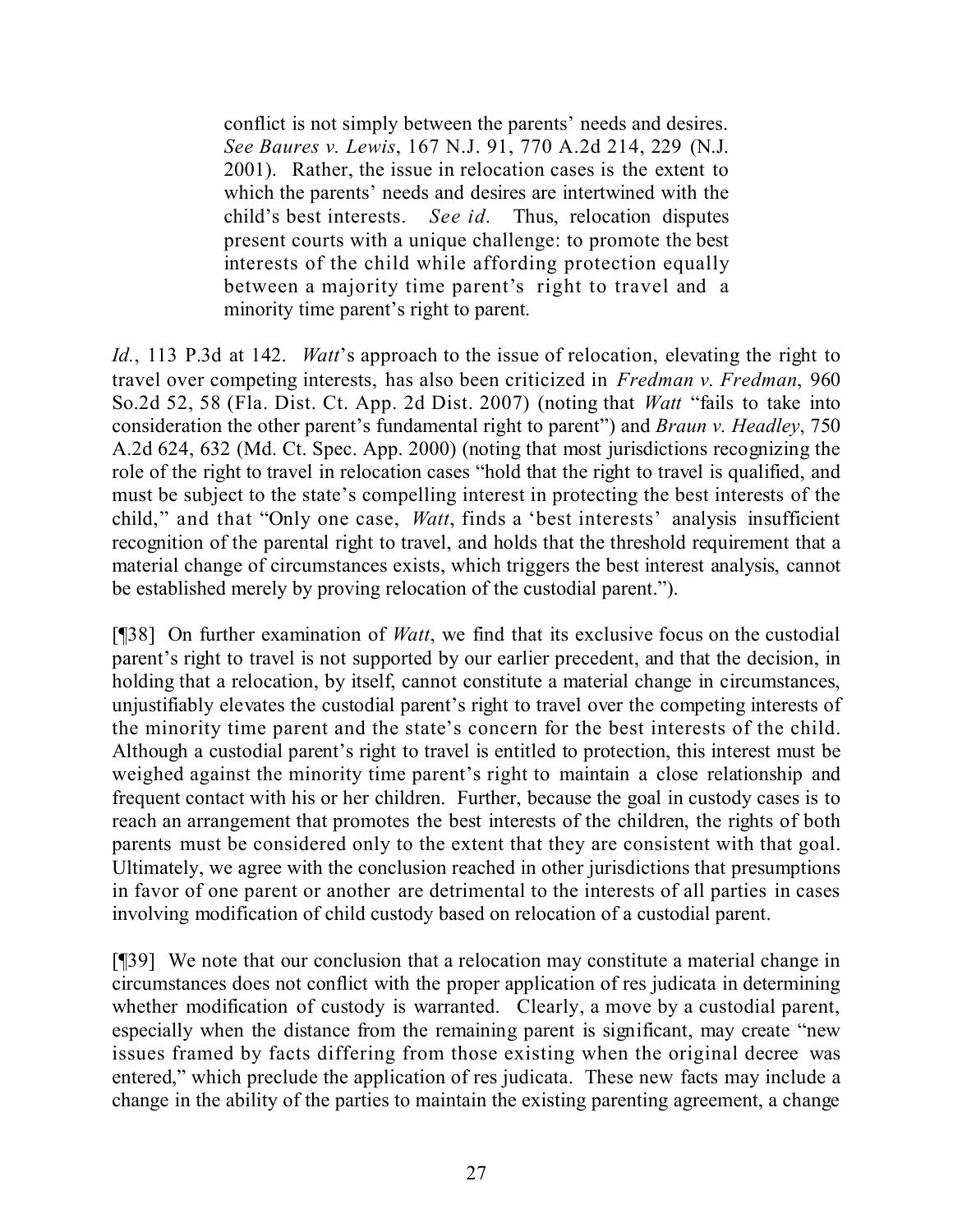in the ability of the children to maintain a close relationship with the remaining parent, factors affecting quality of life in the new location, the child's geographic preference, and the relative merits of available social and educational opportunities in the new location. On this point, we agree with the Vermont Supreme Court, which has stated that "when childrearing and its concomitant decision-making are shared, relocation to a remote location by one parent requires at the very least a reassessment of the custodial arrangement and, because of the practicalities involved in shared parenting, will often necessitate a change in custody." *Hoover v. Hoover*, 764 A.2d 1192, 1194 (Vt. 2000).

[¶40] In summary, we conclude that *Watt*'s prohibition against considering relocation as a factor contributing to a material change in circumstances does not properly account for the minority time parent's right to associate with his or her family, the child's right to familial association, or the state's "paramount concern" for promoting the best interests of the children. With this decision, we explicitly recognize that a relocation by the primary physical custodian, as well as "factors that are derivative of the relocation" – including "the inherent difficulties that the increase in geographical distance between parents imposes" – may constitute a material change in circumstances sufficient to warrant consideration of the best interests of the children. To the extent this conflicts with this Court's holding in *Watt*, we hereby overrule *Watt*.

[¶41] Further, based on the facts of the present case, we find that Mother's relocation to Virginia, over 2,000 miles away from Father, constitutes a material change in circumstances. As we have previously noted, however, "a material change of circumstance does not automatically equate with a change in custody." *JRS*, ¶ 13, 90 P.3d at 724. We note that the district court was able to consider a great deal of evidence bearing on the best interests of the children in addressing the issue of whether there had been a material change in circumstances. Our concern is that the district court viewed this evidence through the prism of the presumption in favor of the relocating, custodial parent that we created in *Watt*. In light of the district court's emphasis on this presumption, which no longer applies, we are unable to determine how the absence of such a presumption would have impacted the district court's decision. Accordingly, we remand for further consideration of this issue with instructions that the district court consider all relevant facts and circumstances in determining a proper custodial arrangement that is in the best interests of the children. Because Father is the party seeking the modification of the custodial arrangement, he has the evidentiary burden of establishing that a modification of custody is in the best interests of the children.<sup>3</sup> We must emphasize, by this decision, we are not suggesting a particular result. We are only

<sup>&</sup>lt;sup>3</sup> Although some courts have determined that both parents share equally the burden of demonstrating how a child's best interests will be served in the relocation, we do not adopt that approach in this case. *See, e.g., In re Marriage of Ciesluk*, 113 P.3d at 147; *Jaramillo*, 823 P.2d at 308.